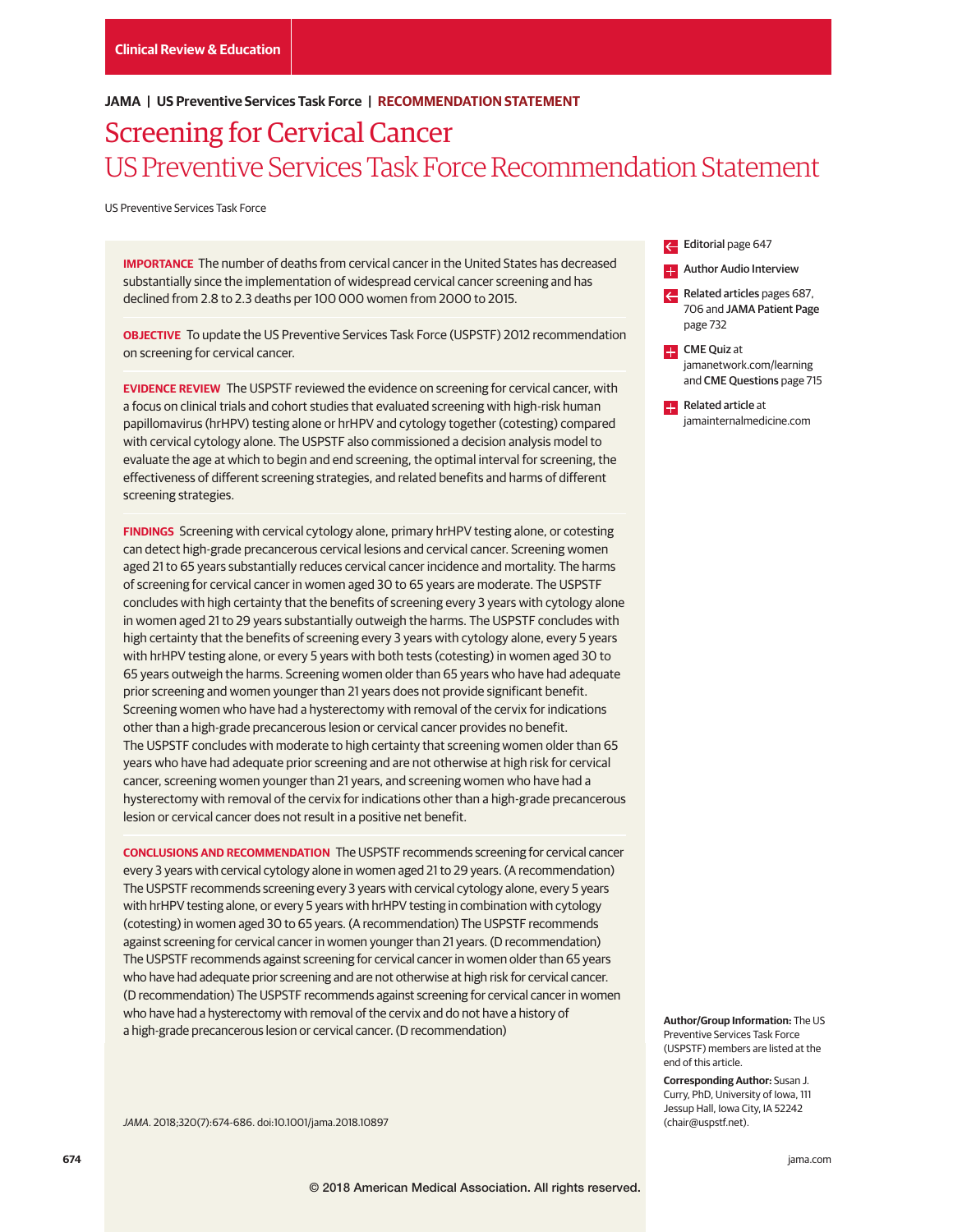The US Preventive Services Task Force (USPSTF) makes rec-<br>
tive care services for patients without obvious related signs<br>
or symptoms ommendations about the effectiveness of specific prevenor symptoms.

It bases its recommendations on the evidence of both the benefits and harms of the service and an assessment of the balance. The USPSTF does not consider the costs of providing a service in this assessment.

The USPSTF recognizes that clinical decisions involve more considerations than evidence alone. Clinicians should understand the evidence but individualize decision making to the specific patient or situation. Similarly, the USPSTF notes that policy and coverage decisions involve considerations in addition to the evidence of clinical benefits and harms.

# Summary of Recommendations and Evidence

The USPSTF recommends screening for cervical cancer every 3 years with cervical cytology alone in women aged 21 to 29 years. For women aged 30 to 65 years, the USPSTF recommends screening every 3 years with cervical cytology alone, every 5 years with high-risk human papillomavirus (hrHPV) testing alone, or every 5 years with hrHPV testing in combination with cytology (cotesting) (A recommendation) (Figure 1).

See the Clinical Considerations section for the relative benefits and harms of alternative screening strategies for women 21 years or older.

The USPSTF recommends against screening for cervical cancer in women older than 65 years who have had adequate prior screening and are not otherwise at high risk for cervical cancer. (D recommendation)

See the Clinical Considerations section for discussion of adequate prior screening and risk factors that support screening after age 65 years.

The USPSTF recommends against screening for cervical cancer in women younger than 21 years. (D recommendation)

The USPSTF recommends against screening for cervical cancer in women who have had a hysterectomy with removal of the cervix and do not have a history of a high-grade precancerous lesion (ie, cervical intraepithelial neoplasia [CIN] grade 2 or 3) or cervical cancer. (D recommendation)

The first 3 recommendations apply to individuals who have a cervix, regardless of their sexual history or HPV vaccination status. These recommendations do not apply to individuals who have been diagnosed with a high-grade precancerous cervical lesion or cervical cancer. These recommendations also do not apply to individuals with in utero exposure to diethylstilbestrol or those who have a compromised immune system (eg, women living with HIV).

# Rationale

# Importance

The number of deaths from cervical cancer in the United States have decreased substantially since the implementation of widespread cervical cancer screening and continue to decline, from 2.8 per 100 000 women in 2000 to 2.3 deaths per 100 000 women in 2015. $^1$  Most

cases of cervical cancer occur among women who have not been adequately screened.<sup>2</sup> Strategies that aim to ensure that all women are appropriately screened and receive adequate follow-up are most likely to succeed in further reducing cervical cancer incidence and mortality in the United States.

# Detection

The USPSTF found convincing evidence that screening with cervical cytology alone, primary testing for high-risk HPV types (hrHPV testing) alone, or in combination at the same time (cotesting) can detect high-grade precancerous cervical lesions and cervical cancer.

#### USPSTF Assessment

The USPSTF concludes with high certainty that the benefits of screening every 3 years with cytology alone in women aged 21 to 29 years substantially outweigh the harms. The USPSTF concludes with high certainty that the benefits of screening every 3 years with cytology alone, every 5 years with hrHPV testing alone, or in combination in women aged 30 to 65 years outweigh the harms.

The USPSTF concludes with moderate certainty that the benefits of screening in women older than 65 years who have had adequate prior screening and are not otherwise at high risk for cervical cancer do not outweigh the potential harms.

The USPSTF concludes with moderate certainty that the harms of screening in women younger than 21 years outweigh the benefits.

The USPSTF concludes with high certainty that the harms of screening in women who have had a hysterectomy with removal of the cervix for indications other than a high-grade precancerous lesion or cervical cancer outweigh the benefits.

# Clinical Considerations

# Patient Population Under Consideration

This recommendation statement applies to all asymptomatic individuals with a cervix, regardless of their sexual history (Figure 2). This recommendation statement does not apply to women who have been diagnosed with a high-grade precancerous cervical lesion or cervical cancer, women with in utero exposure to diethylstilbestrol, or women who have a compromised immune system (eg, women living with HIV).

# Assessment of Risk

High-risk HPV infection is associated with nearly all cases of cervical cancer, and women are exposed to hrHPV through sexual intercourse. Although a large proportion of HPV infections resolve spontaneously, the high likelihood of exposure to hrHPV means that women are at risk for precancerous lesions and cervical cancer.

Certain risk factors increase risk for cervical cancer, including HIV infection, a compromised immune system, in utero exposure to diethylstilbestrol, and previous treatment of a high-grade precancerous lesion or cervical cancer. Women with these risk factors are not included in this recommendation and should receive individualized follow-up. Women who have had a hysterectomy with removal of the cervix and do not have a history of a high-grade precancerous lesion or cervical cancer are not at risk for cervical cancer and should not be screened. As part of the clinical evaluation,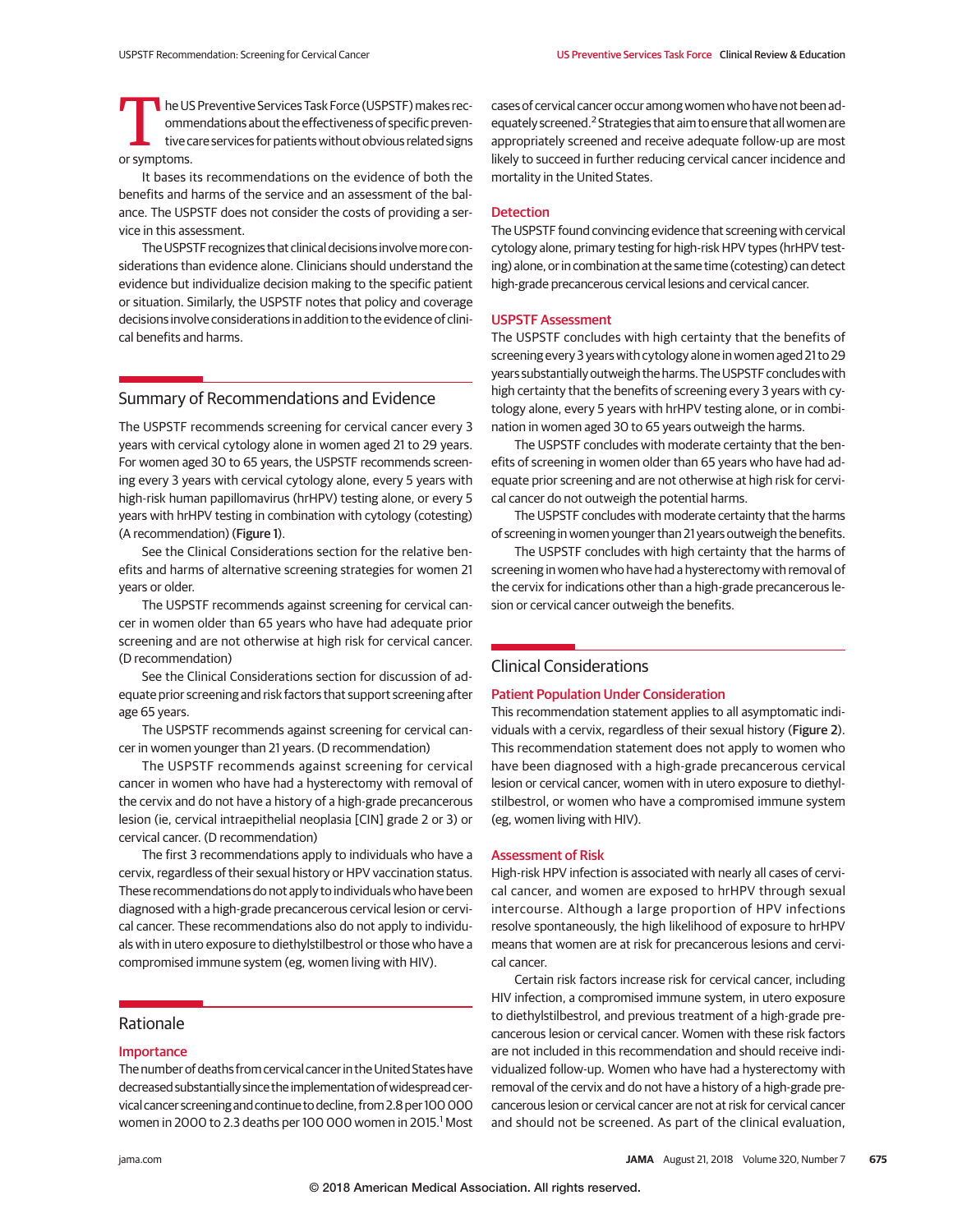# Figure 1. USPSTF Grades and Levels of Evidence

## What the USPSTF Grades Mean and Suggestions for Practice

| Grade     | <b>Definition</b>                                                                                                                                                                                                                                  | <b>Suggestions for Practice</b>                                                                                                                                                                                |
|-----------|----------------------------------------------------------------------------------------------------------------------------------------------------------------------------------------------------------------------------------------------------|----------------------------------------------------------------------------------------------------------------------------------------------------------------------------------------------------------------|
| A         | The USPSTF recommends the service. There is high certainty that the net benefit is substantial.                                                                                                                                                    | Offer or provide this service.                                                                                                                                                                                 |
| в         | The USPSTF recommends the service. There is high certainty that the net benefit is moderate, or<br>there is moderate certainty that the net benefit is moderate to substantial.                                                                    | Offer or provide this service.                                                                                                                                                                                 |
|           | The USPSTF recommends selectively offering or providing this service to individual patients<br>based on professional judgment and patient preferences. There is at least moderate certainty<br>that the net benefit is small.                      | Offer or provide this service for selected<br>patients depending on individual<br>circumstances.                                                                                                               |
|           | The USPSTF recommends against the service. There is moderate or high certainty that the service<br>has no net benefit or that the harms outweigh the benefits.                                                                                     | Discourage the use of this service.                                                                                                                                                                            |
| statement | The USPSTF concludes that the current evidence is insufficient to assess the balance of benefits<br>and harms of the service. Evidence is lacking, of poor quality, or conflicting, and the balance of<br>benefits and harms cannot be determined. | Read the Clinical Considerations section<br>of the USPSTF Recommendation<br>Statement. If the service is offered,<br>patients should understand the<br>uncertainty about the balance of benefits<br>and harms. |

## USPSTF Levels of Certainty Regarding Net Benefit

| <b>Level of Certainty</b>                                                                                                                                                                                                                                                                                                                                                                                           | <b>Description</b>                                                                                                                                                                                                                                                                                                                                                                                                                                                                                                                                                                                |  |
|---------------------------------------------------------------------------------------------------------------------------------------------------------------------------------------------------------------------------------------------------------------------------------------------------------------------------------------------------------------------------------------------------------------------|---------------------------------------------------------------------------------------------------------------------------------------------------------------------------------------------------------------------------------------------------------------------------------------------------------------------------------------------------------------------------------------------------------------------------------------------------------------------------------------------------------------------------------------------------------------------------------------------------|--|
| High                                                                                                                                                                                                                                                                                                                                                                                                                | The available evidence usually includes consistent results from well-designed, well-conducted studies in representative primary care<br>populations. These studies assess the effects of the preventive service on health outcomes. This conclusion is therefore unlikely to be<br>strongly affected by the results of future studies.                                                                                                                                                                                                                                                            |  |
| Moderate                                                                                                                                                                                                                                                                                                                                                                                                            | The available evidence is sufficient to determine the effects of the preventive service on health outcomes, but confidence in the estimate<br>is constrained by such factors as<br>the number, size, or quality of individual studies.<br>inconsistency of findings across individual studies.<br>limited generalizability of findings to routine primary care practice.<br>lack of coherence in the chain of evidence.<br>As more information becomes available, the magnitude or direction of the observed effect could change, and this change may be large<br>enough to alter the conclusion. |  |
| Low                                                                                                                                                                                                                                                                                                                                                                                                                 | The available evidence is insufficient to assess effects on health outcomes. Evidence is insufficient because of<br>the limited number or size of studies.<br>important flaws in study design or methods.<br>inconsistency of findings across individual studies.<br>gaps in the chain of evidence.<br>findings not generalizable to routine primary care practice.<br>lack of information on important health outcomes.<br>More information may allow estimation of effects on health outcomes.                                                                                                  |  |
| The USPSTF defines certainty as "likelihood that the USPSTF assessment of the net benefit of a preventive service is correct." The net benefit is defined as<br>benefit minus harm of the preventive service as implemented in a general, primary care population. The USPSTF assigns a certainty level based on the nature<br>of the overall evidence available to assess the net benefit of a preventive service. |                                                                                                                                                                                                                                                                                                                                                                                                                                                                                                                                                                                                   |  |

USPSTF indicates US Preventive Services Task Force.

clinicians should confirm through review of surgical records or direct examination that the cervix was removed.

## Screening Tests

Current evidence indicates that there are no clinically important differences between liquid-based cytology and conventional cytology. A variety of platforms are used to detect hrHPV; most use either signal or nucleic acid amplification methods. Published trials of hrHPV testing used in situ hybridization, polymerase chain reaction, and hybrid capture technology to test for HPV strains associated with cervical cancer. hrHPV testing has been used for primary screening, cotesting with cytology, and follow-up testing of positive cytology results (reflex hrHPV).2

Screening with cytology alone, hrHPV testing alone, and both in combination offer a reasonable balance between benefits and harms for women aged 30 to 65 years; women in this age group should discuss with their health care professional which testing strategy is best for them. Evidence from randomized clinical trials (RCTs) and decision modeling studies suggest that screening with cytology alone is slightly less sensitive for detecting CIN 2 and CIN 3 than screening with hrHPV testing alone. Although screening with hrHPV testing alone or in combination with cytology detects more cases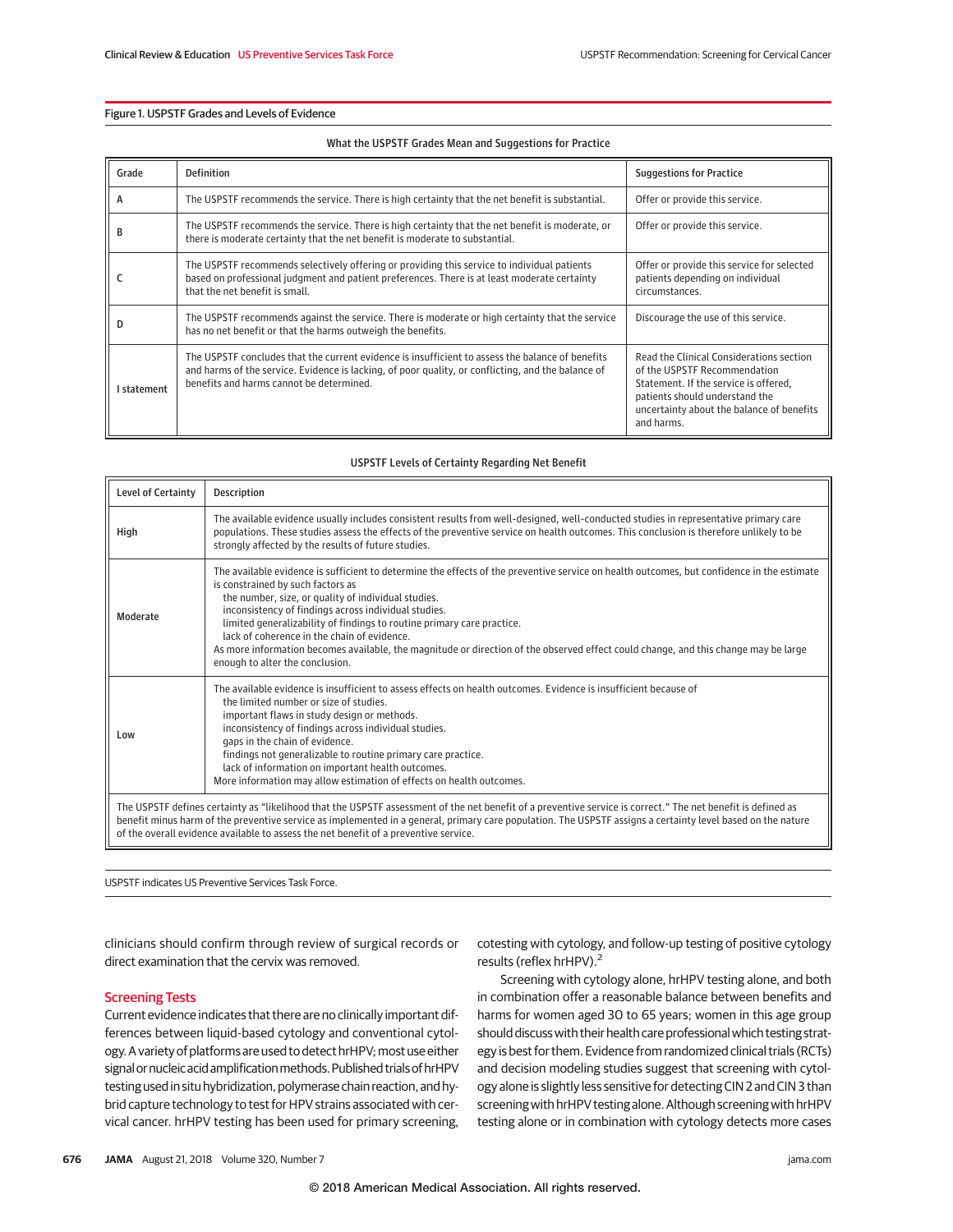## Figure 2. Clinical Summary: Screening for Cervical Cancer

| Population     | Women aged 21 to 29 years                                        | Women aged 30 to 65 years                                                                                                                       | Women younger than 21 years, women<br>older than 65 years with adequate prior<br>screening, and women who have had<br>a hysterectomy |
|----------------|------------------------------------------------------------------|-------------------------------------------------------------------------------------------------------------------------------------------------|--------------------------------------------------------------------------------------------------------------------------------------|
| Recommendation | Screen for cervical cancer every 3 years<br>with cytology alone. | Screen for cervical cancer every 3 years<br>with cytology alone, every 5 years with<br>hrHPV testing alone, or every 5 years<br>with cotesting. | Do not screen for cervical cancer.                                                                                                   |
|                | Grade: A                                                         | Grade: A                                                                                                                                        | Grade: D                                                                                                                             |

| <b>Risk Assessment</b>                 | All women aged 21 to 65 years are at risk for cervical cancer because of potential exposure to high-risk HPV types (hrHPV) through<br>sexual intercourse and should be screened. Certain risk factors further increase risk for cervical cancer, including HIV infection,<br>a compromised immune system, in utero exposure to diethylstilbestrol, and previous treatment of a high-grade precancerous lesion<br>or cervical cancer. Women with these risk factors should receive individualized follow-up. |
|----------------------------------------|-------------------------------------------------------------------------------------------------------------------------------------------------------------------------------------------------------------------------------------------------------------------------------------------------------------------------------------------------------------------------------------------------------------------------------------------------------------------------------------------------------------|
| <b>Screening Tests</b>                 | Screening with cervical cytology alone, primary testing for hrHPV alone, or both at the same time (cotesting) can detect high-grade<br>precancerous cervical lesions and cervical cancer. Clinicians should focus on ensuring that women receive adequate screening,<br>appropriate evaluation of abnormal results, and indicated treatment, regardless of which screening strategy is used.                                                                                                                |
| <b>Treatments and</b><br>Interventions | High-grade cervical lesions may be treated with excisional and ablative therapies. Early-stage cervical cancer may be treated<br>with surgery (hysterectomy) or chemotherapy.                                                                                                                                                                                                                                                                                                                               |

For a summary of the evidence systematically reviewed in making this recommendation, the full recommendation statement, and supporting documents, please go to https://www.uspreventiveservicestaskforce.org.





These recommendations apply to individuals who have a cervix, regardless of their sexual history or HPV vaccination status. These recommendations do not apply to individuals who have been diagnosed with a high-grade precancerous cervical lesion or cervical cancer, those with in utero exposure to diethylstilbestrol, or those who have a compromised immune system (eg, individuals living with HIV). HPV indicates human papillomavirus.

of CIN 2 and CIN 3, this method results in more diagnostic colposcopies for each case detected.<sup>2-5</sup>

There are a number of different protocols for triage of abnormal results from screening with cytology, hrHPV testing, or cotesting. Clinical trial evidence and modeling suggest that different triage protocols have generally similar detection rates for CIN 2 and CIN 3; however, proceeding directly to diagnostic colposcopy without additional triage leads to a much greater number of colposcopies compared with using other triage protocols. Maintaining comparable benefits and harms of screening with cytology alone or hrHPV testing alone requires that patients, clinicians, and health care organizations adhere to currently recommended protocols for repeat testing, diagnostic colposcopy, and treatment.<sup>6,7</sup>

## Timing of Screening

## Women Younger Than 21 Years

Cervical cancer is rare before age 21 years.<sup>8</sup> Exposure of cervical cells to hrHPV during vaginal intercourse may lead to cervical carcinogenesis, but the process has multiple steps, involves regression, and is generally not rapid. Because of the slow progression of disease and the high likelihood of regression in this age group, evidence suggests that screening earlier than age 21 years, regardless of sexual history, would lead to more harm than benefit. Treatment of CIN 2 or CIN 3 among women younger than 21 years may increase risk for adverse pregnancy outcomes.<sup>2,8</sup>

## Women Older Than 65 Years

Joint guidelines from the American Cancer Society, American Society for Colposcopy and Cervical Pathology, and American Society for Clinical Pathology (ACS/ASCCP/ASCP) define adequate prior screening as 3 consecutive negative cytology results or 2 consecutive negative cotesting results within 10 years before stopping screening, with the most recent test occurring within 5 years.<sup>6</sup> The guidelines further state that routine screening should continue for at least 20 years after spontaneous regression or appropriate management of a precancerous lesion, even if this extends screening past age 65 years. Once screening has stopped, it should not resume in women older than 65 years, even if they report having a new sexual partner.

## Women Older Than 65 Years Who Have Not Been Adequately Screened

Screening may be clinically indicated in older women with an inadequate or unknown screening history. Recent data suggest that one-fourth of women aged 45 to 64 years have not been screened for cervical cancer in the preceding 3 years.<sup>9</sup> In particular, women with limited access to care, women from racial/ethnic minority groups, and women from countries where screening is not available may be less likely to meet criteria for adequate prior screening. Certain considerations may also support screening in women older than 65 years who are otherwise at high risk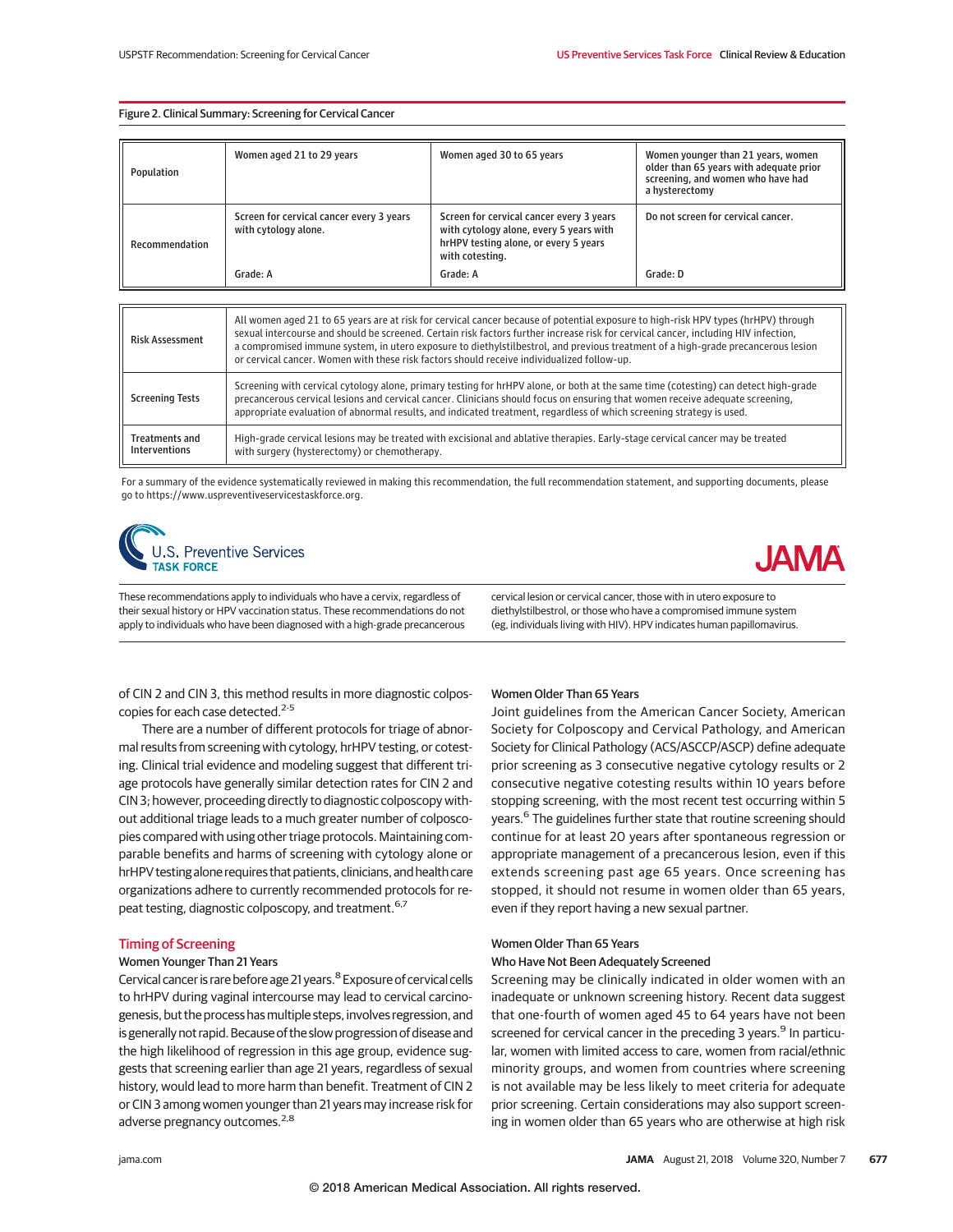(ie, women with a history of high-grade precancerous lesions or cervical cancer, in utero exposure to diethylstilbestrol, or a compromised immune system).<sup>2</sup>

# Screening Interval

Screening more frequently than every 3 years with cytology alone confers little additional benefit, with a large increase in harms, including additional procedures and assessment and treatment of transient lesions. Treatment of lesions that would otherwise resolve on their own is harmful because it can lead to procedures with unwanted adverse effects, including the potential for cervical incompetence and preterm labor during pregnancy. Evidence from RCTs, observational studies, and modeling studies suggest that a 5-year screening interval for primary hrHPV testing alone or cotesting offers the best balance of benefits and harms. Screening more frequently than every 5 years with primary hrHPV testing alone or cotesting does not substantially improve benefit but significantly increases the number of screening tests and colposcopies.

#### **Treatment**

Screening aims to identify high-grade precancerous cervical lesions to prevent progression to cervical cancer. High-grade cervical lesions may be treated with excisional and ablative therapies. Earlystage cervical cancer may be treated with surgery (hysterectomy) or chemotherapy. Treatment of precancerous lesions is less invasive than treatment of cancer.<sup>2</sup>

# Race/Ethnicity, Geography, and Cervical Cancer

The incidence of and mortality from cervical cancer remain relatively high among certain populations. The overall mortality rate from cervical cancer among African American women is 10.1 deaths per 100 000 women,<sup>10</sup> which is more than twice the rate among white women (when adjusted for hysterectomy rate), although the gap has narrowed over time. Mortality is higher among older African American women. Several studies have found that African American women are screened for cervical cancer at rates similar to those for white women and that inadequate follow-up after screening and differences in treatment may be important contributing factors. The higher mortality rate in African American women may also be attributable, in part, to the higher than average rate of adenocarcinoma, which carries a worse prognosis than the most common type of cervical cancer (squamous cell carcinoma).10-12

American Indian/Alaska Native women also have higher rates of cervical cancer mortality (3.2 deaths per 100 000 women) than the US average.<sup>10</sup> Factors driving this higher rate may include lower screening rates (16.5% of American Indian/Alaska Native women in the 2012 Behavioral Risk Factor Surveillance System reported not receiving a Papanicolaou [Pap] test in the past 5 years)<sup>13</sup> and inadequate follow-up.<sup>2</sup> Hispanic women have a significantly higher incidence rate of cervical cancer and slightly higher mortality rate (2.6 deaths per 100 000 women [unadjusted for hysterectomy rate]), with especially high rates occurring along the Texas-Mexico border. Although white women overall have the lowest mortality rate from cervical cancer, white women living in geographically isolated and medically underserved areas (particularly Appalachia) have much higher mortality rates than the US average. Asian women also have lower screening rates, especially those who have recently immigrated to the United States and may have language or cultural barriers to screening.<sup>10</sup>

In addition to race/ethnicity and geography, insurance coverage plays an important role in access to cervical cancer screening; 23.1% of women without health insurance and 25.5% of women with no regular health care clinician reported not receiving a Pap test in the past 5 years, compared with 11.4% of the general population. Insurance status may interact with other demographic factors, such as race/ethnicity and age, to increase disparities.<sup>13</sup> In addition, there are no screening data for women with disabilities and those who identify as lesbian or transgender.<sup>14-16</sup>

Progress in reducing cervical cancer incidence and mortality has been uneven. The most important factors contributing to higher incidence and mortality rates include financial, geographic, and language or cultural barriers to screening; barriers to follow-up; unequal treatment; and difference in cancer types, all of which vary across subpopulations.

## Additional Approaches to Prevention

The Centers for Disease Control and Prevention's Advisory Council on Immunization Practice recommends routine HPV vaccination. A 2-dose schedule is recommended for girls and boys who initiate the vaccination series at ages 9 to 14 years. Three doses are recommended for girls and boys who initiate the vaccination series at ages 15 to 26 years and for those who have a compromised immune system.<sup>17</sup> The overall effect of HPV vaccination on highgrade precancerous cervical lesions and cervical cancer is not yet known. Current trials have not yet provided data on long-term efficacy; therefore, the possibility that vaccination might reduce the need for screening with cytology or hrHPV testing is not established. Given these uncertainties, women who have been vaccinated should continue to be screened as recommended until further evidence accrues.

#### Useful Resources

The 2012 ACS/ASCCP/ASCP guidelines<sup>6</sup> and 2015 interim guidance from the ASCCP and the Society of Gynecologic Oncology (SGO)<sup>7</sup> provide algorithms for follow-up of abnormal screening results.

The Centers for Disease Control and Prevention, the National Institutes of Health, and the HIV Medicine Association of the Infectious Diseases Society of America have issued recommendations on screening for and management of cervical cancer in patients living with HIV.18

The National Cancer Institute provides strategies for reducing cervical cancer mortality in its report "Excess Cervical Cancer Mortality: A Marker for Low Access to Health Care in Poor Communities."19

# Other Considerations

## Implementation

Participation in regular screening has a far greater effect on cervical cancer morbidity and mortality than which of the 3 recommended screening strategies is chosen for women ages 30 to 65 years. Implementation should therefore focus on ensuring that women receive adequate screening, regardless of which strategy is used.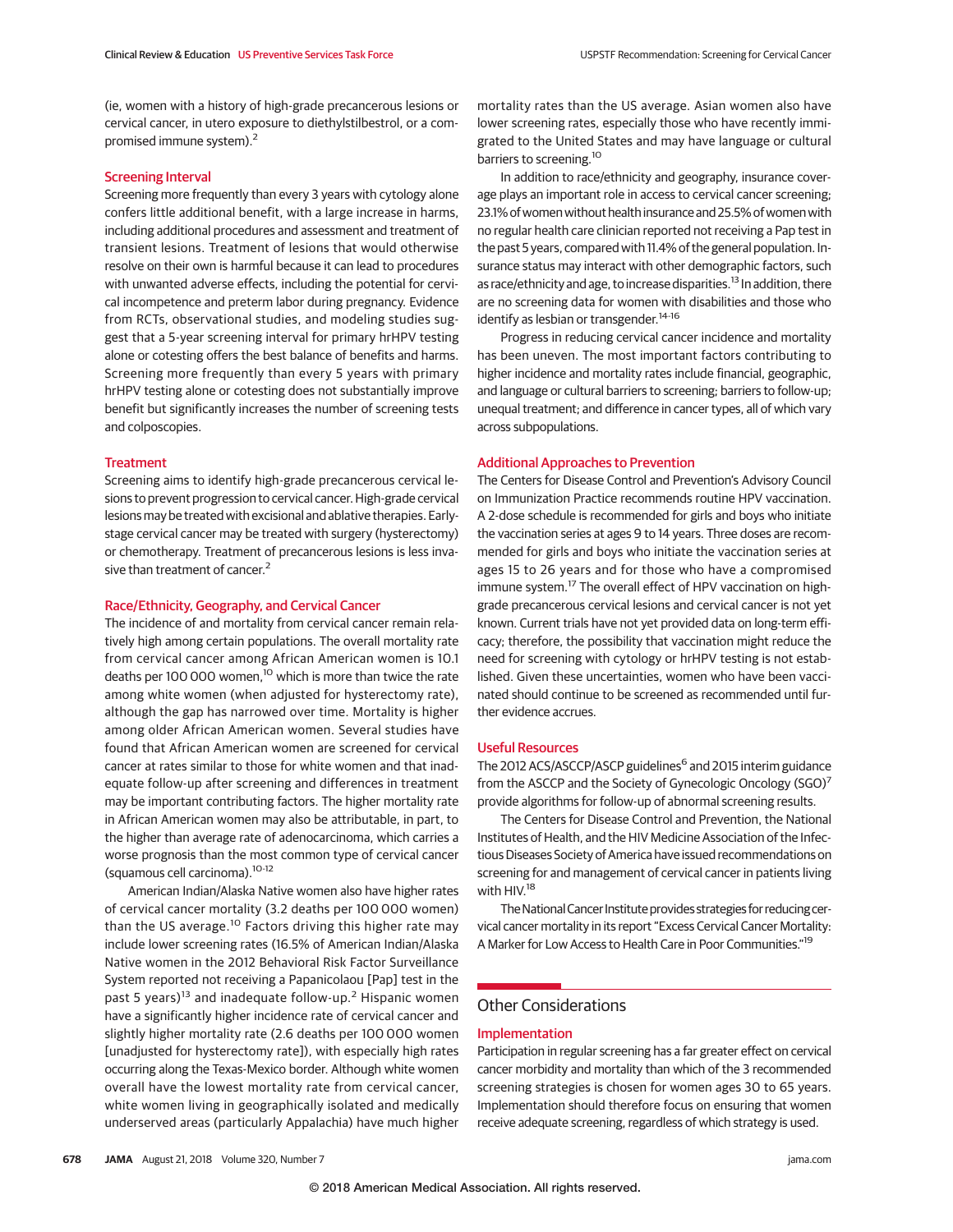Although low screening rates contribute to high mortality rates in certain underserved populations, screening alone is not sufficient to reduce cervical cancer morbidity and mortality and related disparities. Loss to follow-up and disparities in treatment are also contributing factors. Therefore, having systems in place to ensure follow-up of abnormal results, appropriate treatment of any pathology, and support to retain patients throughout the entirety of cancer treatment are important.

## Research Needs and Gaps

Regular screening for prevention of cervical cancer is highly effective, whether it is with cervical cytology alone, hrHPV testing alone, or both in combination. To further reduce the incidence and mortality of cervical cancer, it is necessary to find effective strategies to reach inadequately screened and unscreened women and to address follow-up and treatment issues.

Research is needed to evaluate whether different screening strategies could play a part in reducing mortality rates, as well as ways to improve follow-up for current screening strategies and to ensure equitable access to treatment across populations. In addition, research is needed to determine whether screening after age 65 years has a different balance of benefits and harms in different subpopulations.

Unlike cytology, samples for hrHPV testing have the potential to be collected by the patient and mailed to health programs for analysis, meaning self-collection may be one strategy for increasing screening rates among populations where they are currently low. Rigorous comparative studies are needed to verify this hypothesis and to identify effective strategies for implementation.

Another important area for future research is the effect of HPV vaccination, because an increasing number of women and men of screening age are being vaccinated. Decreases in hrHPV type prevalence due to vaccination could reduce the positive predictive value of hrHPV testing, which, along with potential reductions in cancer incidence, may increase the number of false-positive results and, therefore, the balance of benefits and harms. In either case, screening strategies may need to be adjusted.

# **Discussion**

## Burden of Disease

Cervical cancer incidence and mortality have decreased significantly since the 1960s because of widespread screening.<sup>2</sup> In 2018, an estimated 13 240 new cases and 4170 deaths will occur, making cervical cancer the 18th most common cause of cancer death in the United States.<sup>20</sup> Most cases of cervical cancer and related deaths occur among women who have not been adequately screened, followed up, or treated.<sup>2</sup> In 2013, 81.7% of women aged 21 to 44 years and 79.2% of women aged 45 to 64 years reported receiving a Pap test in the past 3 years, as recommended.<sup>9</sup> While this is a much higher coverage rate than that of many other cancer screening programs, it still falls short of the Healthy People 2020 goal of screening 93% of women aged 21 to 65 years.<sup>21</sup> Further, the burden of cervical cancer incidence and mortality falls disproportionately on racial/ethnic and sexual/ gender minority groups, persons with disabilities, and lowincome and geographically defined populations.<sup>10</sup>

#### Scope of Review

The USPSTF commissioned a review of the evidence<sup>2,4</sup> on screening for cervical cancer to update its 2012 recommendation.<sup>22</sup> The review focused on outcomes from trials and cohort studies in highresource countries that evaluated screening with hrHPV testing alone or hrHPV and cytology together (cotesting) compared with cervical cytology alone. The review did not examine data on test accuracy or the effectiveness of cytology for screening for cervical cancer, as both were established in the previous evidence review.<sup>23</sup> Similarly, the review did not systematically examine data for women younger than 21 years or for women who have had a hysterectomy with removal of the cervix except to confirm that the evidence has not changed since the previous review.

In addition to the systematic evidence review, the USPSTF commissioned a decision analysis model<sup>3,5</sup> to evaluate the age at which to begin and end screening, the optimal interval for screening, the effectiveness of different screening strategies, and how these factorsaffect the relative benefitsand harms of different screening strategies. The USPSTF approach to the use of model-based analysis as a complement to systematic evidence reviews is described in detail elsewhere.<sup>24</sup>

## Accuracy of Screening Tests

Evidence from RCTs indicates that hrHPV testing and cotesting can detect more cases of CIN 3, but they also have higher false-positive rates compared with cytology alone. Cotesting has the highest falsepositive rate. False-positive rates are also higher among women younger than 30 years than among older women because of the higher incidence of transient HPV infection in younger women, even though cervical cancer incidence is lower in this age group.<sup>2</sup>

Estimates of sensitivity and specificity of any screening strategy are heavily influenced by the follow-up of abnormal results, and follow-up protocols in cervical cancer screening trials varied widely.<sup>2</sup>

#### Effectiveness of Different Screening Strategies

The reduction of mortality and morbidity associated with the introduction of cytology-based screening is consistent across populations. A cluster RCT conducted in India found a nearly 50% reduction in cervical cancer mortality after a single round of hrHPV testing compared with a nonscreened control group after 8 years of follow-up.<sup>25</sup> The evidence review did not address whether screening for cervical cancer is effective but rather which screening strategies are most effective, when to start screening, and when to stop screening.

## Women Younger Than 21 Years

The USPSTF considered the following types of evidence to determine when screening for cervical cancer should begin: cervical cancer incidence, prevalence, and mortality among young women; the natural history of precancerous lesions and HPV infection; and the effects of screening in populations of young women. Cervical cancer is rare among women younger than 20 years; according to US Surveillance, Epidemiology, and End Results data, 0.1% of all incident cancer cases occur in this age group.<sup>1</sup> Precancerous lesions are also uncommon. Estimated prevalence of CIN 3 among women younger than 20 years is 0.2%, with a concurrent false-positive cytology rate of about 3.1%.<sup>26</sup> In addition, the decision analysis model commissioned for the 2012 USPSTF recommendation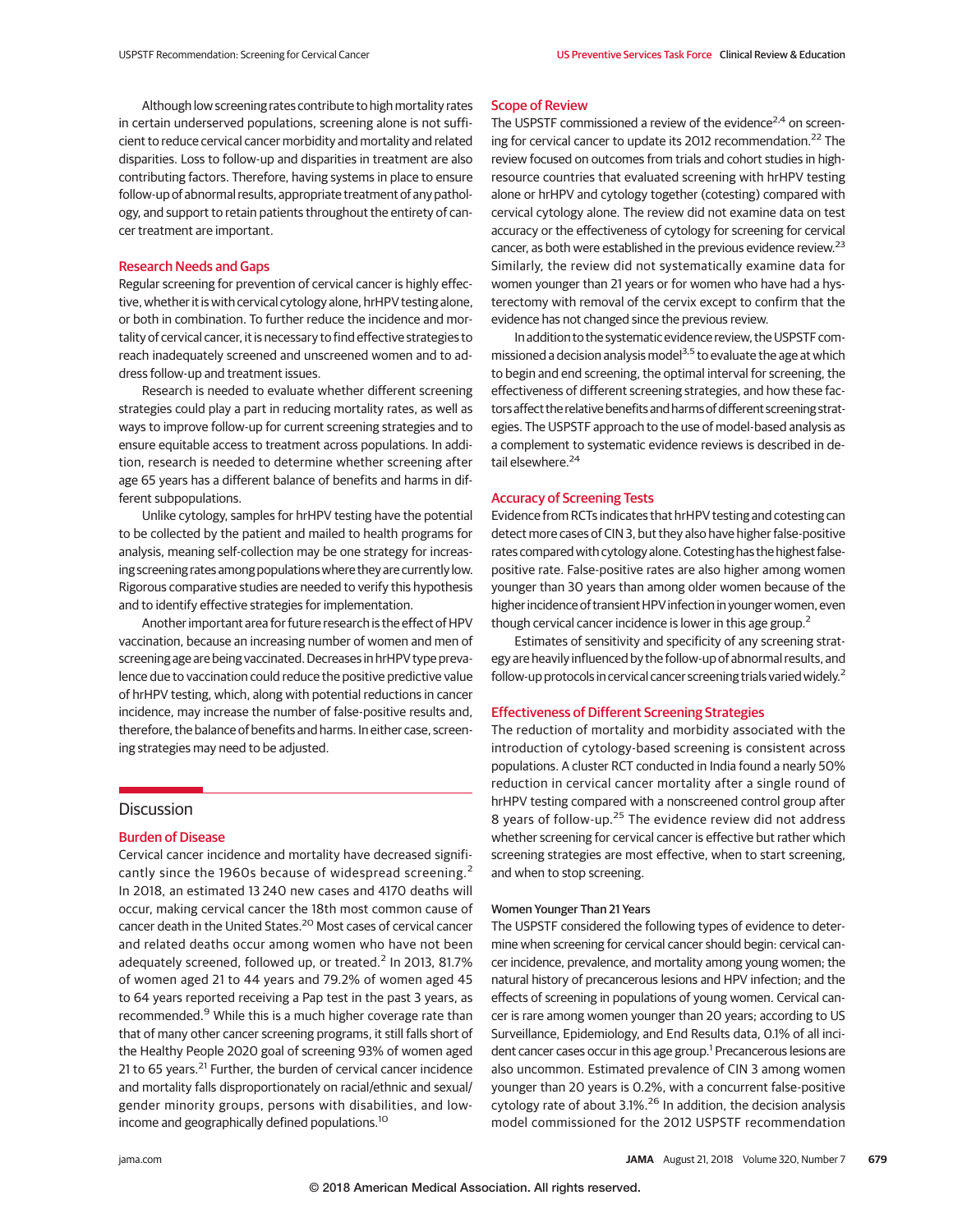showed no net benefit to starting screening before age 21 years.<sup>27</sup> The USPSTF did not look at evidence for women younger than 21 years living with HIV or who are otherwise at higher risk of cervical cancer, as they are outside the scope of this recommendation.

## Women Aged 21 to 29 Years

The USPSTF recommends screening for cervical cancer every 3 years with cervical cytology alone in women aged 21 to 29 years. Given the high prevalence of transient HPV infection among adolescents and young adults, initial screening at age 21 years should be with cytology alone. The question of what age at which screening with hrHPV testing alone offers comparable benefit has not been directly studied. The 4 trials that compared screening with hrHPV testing alone vs cytology alone found a consistently higher detection rate among younger women (younger than 30 or 35 years), which raises concern for overdiagnosis and overtreatment of transient infection.<sup>28-31</sup> Modeling estimates of the effects of switching from screening with cytology alone to hrHPV testing alone at ages 25, 27, and 30 years found minimal differences in terms of life-years gained compared with switching screening strategies at age 30 vs 25 years (64 193 vs 64 195 lifeyears gained per 1000 women screened, respectively). However, screening with hrHPV testing alone starting at age 25 years rather than age 30 years increased the number of colposcopies by nearly 400 colposcopies per 1000 women screened.<sup>3</sup> Therefore, switching from cytology alone to hrHPV testing alone at age 30 years appears to offer similar benefits in terms of cancer reduction as switching at younger ages but with fewer associated tests and procedures.

# Women Aged 30 to 65 Years

The USPSTF found 8 trials of cervical cancer screening; 4 RCTs compared screening with hrHPV testing alone vs cytology alone and 4 RCTs compared screening with cytology alone vs cotesting (cytology in combination with hrHPV testing).<sup>2</sup> No trials directly compared screening strategies using hrHPV testing alone vs cotesting. Meta-analysis was not possible because the trials varied substantially in terms of cytology type (conventional vs liquid-based), hrHPV test (polymerase chain reaction vs hybrid capture), screening interval (2 to 5 years), follow-up protocols for abnormal results, and protocols for screening beyond the first round. No trial included more than 2 rounds of screening. Although the purpose of screening is to reduce cervical cancer mortality, the mortality rate is so low in countries that have organized cytology screening programs that it is impractical to directly measure the effects of different screening strategies on mortality through clinical trials. Therefore, trials measured the rate of CIN 3+ (CIN 3 or worse) detection, and some trials also reported the rate of invasive cervical cancer.

#### hrHPV Testing Alone vs Conventional Cytology Alone

Four RCTs (N > 250 000 women) compared screening with hrHPV testing alone vs cytology alone: the New Technologies for Cervical Cancer (NTCC) Phase II trial in Italy, <sup>28,32-34</sup> the HPV for Cervical Cancer Screening (HPV FOCAL) trial in Canada,<sup>29</sup> the FINNISH trial in Finland,<sup>30</sup> and the Compass trial in Australia.<sup>31</sup> Overall, the 4 trials found that hrHPV testing alone led to an increase in the rate of CIN 3+ detection compared with cytology alone in the first round of screening. The NTCC Phase II and HPV FOCAL trials enrolled women aged 25 to 60 or 65 years and had 2 rounds of screening 2 to 4 years apart. The FINNISH trial, which enrolled women aged 25 to 65 years, had a single round of screening and then followed up participants for 5 years through a cancer registry. The Compass trial, which enrolled 4995 women aged 25 to 64 years, randomized participants to liquid-based cytology every 2.5 years or hrHPV primary screening every 5 years.

The NTCC Phase II trial found that hrHPV testing alone had a cumulative CIN 3+ detection rate twice that of cytology alone (0.4% vs 0.2%). The FINNISH trial measured the rate of invasive cervical cancer detection at 5 years; screening with hrHPV testing alone had a detection rate of 0.03% and screening with cytology alone had a detection rate of 0.01%. Recently published results from the HPV FOCAL trial<sup>35</sup> found that hrHPV testing alone had a higher detection rate for CIN 3+ (0.7%) compared with cytology (0.4%) after 4 years of follow-up. The Compass trial reported preliminary results consistent with those from the other 3 trials, but final results at 5 years of follow-up have not yet been published.

The primary harms measured in the RCTs were the total number of follow-up tests, number of colposcopies, and false-positive rates. Although follow-up tests and colposcopies are essential to detection of cancer, they represent a burden and risk to patients and are a proxy measure for downstream harms; therefore, screening strategies that minimize the number of tests and colposcopies per each cancer case averted are desirable. Colposcopy rates were higher for hrHPV testing alone than for cytology alone in 1 of 3 trials (NTCC Phase II) and similar in 2 trials (FINNISH and HPV FOCAL). False-positive rates for CIN 2+ were higher for hrHPV testing alone than for cytology alone in 1 trial (NTCC Phase II) and similar in another trial (FINNISH).

## Cotesting vs Cytology Alone

Four RCTs (N > 130 000 women) compared screening with cytology alone vs cotesting (cytology in combination with hrHPV testing): the NTCC Phase I trial in Italy,<sup>28,32,34</sup> Swedescreen in Sweden,<sup>36,37</sup> A Randomized Trial in Screening to Improve Cytology (ARTISTIC) in the United Kingdom,<sup>38-40</sup> and the Population-Based Screening Study Amsterdam (POBASCAM) in the Netherlands.<sup>41</sup> In all 4 trials, the cumulative relative ratio of CIN 3+ detection between the 2 strategies (cotesting vs cytology alone) were not statistically significant after 2 rounds of screening. The trials varied considerably in starting age (20 to 29 years), stopping age (38 to 64 years), and follow-up protocols. The NTCC Phase I, ARTISTIC, and POBASCAM trials reported 2 rounds of screening at 3- to 5-year intervals, whereas Swedescreen reported 1 round of screening with registry follow-up at 3 years. Two trials (Swedescreen and POBASCAM) reported no difference between screening strategies at 13 to 14 years of follow-up.

These 4 trials reported hrHPV positive rates of 7% to 22% for screening with cotesting; again, rates were highest among women younger than 30 or 35 years. Colposcopy rates were higher for screening with cotesting than for cytology alone in 2 trials (ARTISTIC and NTCC Phase I) and not reported in the other 2 trials (Swedescreen and POBASCAM). False-positive rates were higher for screening with cotesting in 3 of 4 trials (Swedescreen did not report the falsepositive rate for the intervention group).

The ARTISTIC trial also surveyed a subsample of patients (N = 2508) about the psychological effects of screening.<sup>42</sup> It found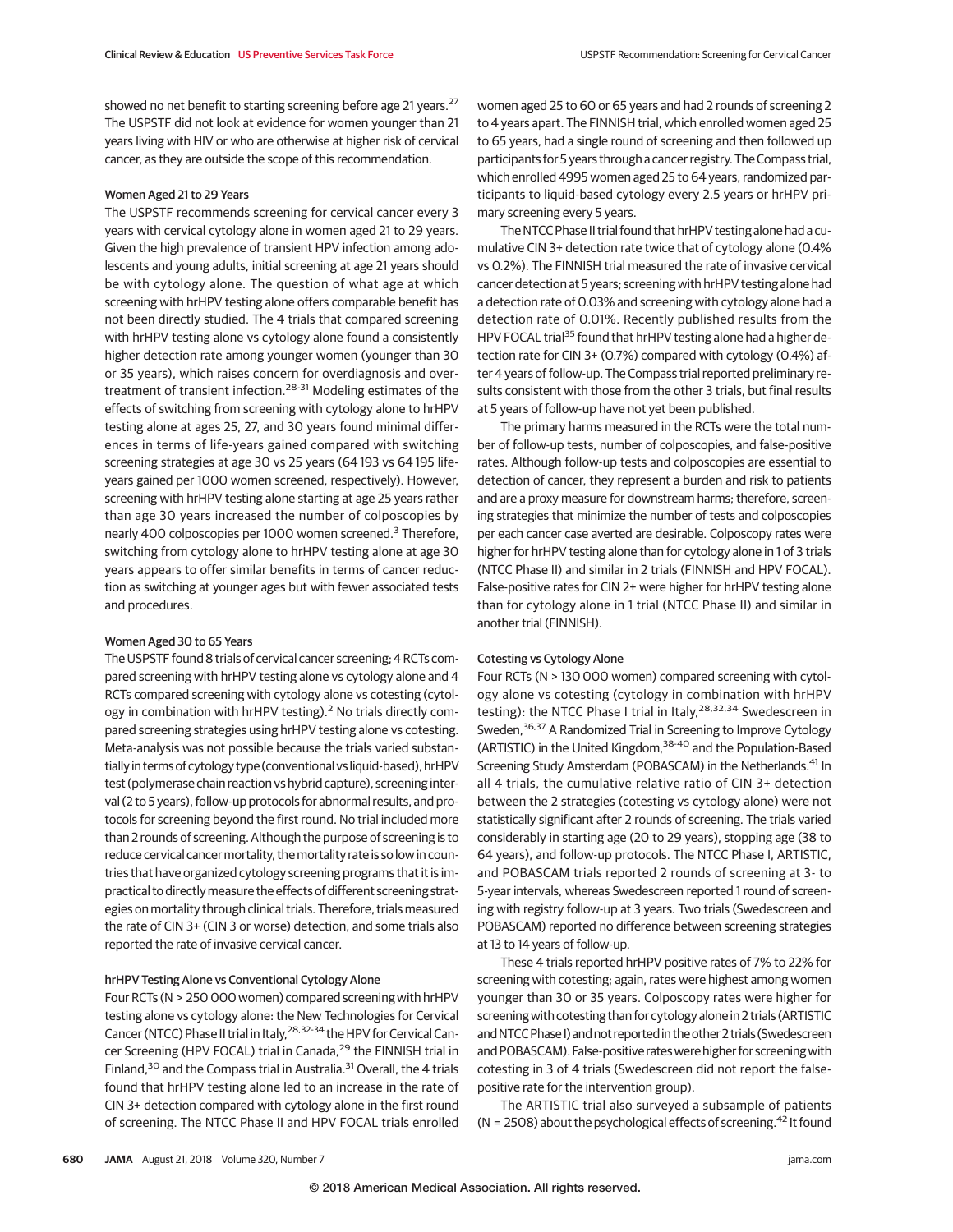no difference in distress or anxiety between women screened with cotesting and women screened with cytology alone. Women in the cotesting group who were notified of positive HPV results reported lower sexual satisfaction regardless of their cytology results, but there were no statistically significant differences in psychological distress or anxiety between study groups.<sup>38</sup> A separate cross-sectional study used a survey to evaluate the psychological effects of screening with hrHPV cotesting in women aged 20 to 64 years (N = 428) and found that women who received a positive HPV result were more distressed and had more negative feelings about their sexual partners than women who received a negative HPV result.<sup>43</sup>

# Additional Evidence From Observational Studies

In addition to RCTs, the USPSTF also reviewed evidence from an individual participant data meta-analysis that pooled patients from 4 trials (NTCC Phase I, Swedescreen, ARTISTIC, and POBASCAM), as well as a single trial of primary hrHPV testing (NTCC Phase II). The meta-analysis found a 40% lower incidence of invasive cervical cancer among patients screened with some form of hrHPV testing compared with cytology alone.<sup>44</sup> Biopsy rates from the individual participant data meta-analysis suggest that these higher colposcopy rates led to higher rates of biopsy with cotesting than with cytology alone. However, since the meta-analysis pooled data from trials with distinctly different screening strategies and hrHPV test types, these findings cannot be interpreted with certainty.

The trial evidence was also supplemented with results from 4 cohort studies. One study considered primary hrHPV screening, <sup>45</sup> 2 studies considered cotesting,<sup>46-51</sup> and 1 reported on cotesting among underscreened women.<sup>52</sup> These outcomes were not notably different from the trial outcomes. A recently published report on women (N = 1 262 713) screened 1 or more times in Kaiser Permanente Northern California between 2003 and 2015, which included women aged 25 to 29 years screened with cytology and triage with hrHPV testing for atypical squamous cells of undetermined significance and women aged 30 to 77 years screened with cotesting, also suggests that women who test negative for hrHPV have very low rates of subsequent CIN 3+, regardless of cytology results.<sup>53</sup> It is important to note that women younger than 30 or 35 years had higher hrHPV-positive and CIN 3+ rates, accompanied by higher colposcopy rates.

Data from long-term follow-up studies<sup>37,54</sup> and a large US cohort study<sup>55</sup> suggest a minimal risk of missing cervical cancer among women who test negative with cotesting or primary hrHPV screening. An analysis of long-term data from Kaiser Permanente Northern California suggests that women with 1 or more negative results from cotesting have a reduced risk for future cancer.<sup>53</sup>

# Benefits and Harms of Various Screening Strategies Based on Decision Modeling

The decision model commissioned by the USPSTF reported benefits and harms consistent with the outcomes observed in the trials. Both hrHPV testing alone and cotesting would avert approximately 1 additional cancer case per 1000 women screened compared with cytology alone (17.8 vs 16.5 cases, respectively), representing a very small improvement in life-years gained (64 193 vs 64 182 life-years, respectively).<sup>3</sup> However, these 2 screening strategies would also subject women to more tests and procedures. Although no head-to-head trials compared screening with hrHPV testing alone vs cotesting, modeling suggests that both hrHPV testing alone and cotesting offer similar benefit over cytology in terms of cancer cases averted and are also similar in terms of the number of colposcopies required (1630 vs 1635, respectively). In summary, all 3 screening strategies offer substantial benefit in terms of reducing cancer incidence and mortality compared with no screening.

## Screening Interval Based on Decision Modeling

The decision model conducted for the 2012 USPSTF recommendation found that screening every 3 years with cytology alone starting at age 21 years confers a similar number of life-years gained as annual screening (69 247 vs 69 213 life-years gained per 1000 women screened, respectively), yet results in fewer than half the number of colposcopies and fewer false-positive results.<sup>27</sup> Screening intervals for hrHPV testing varied across trials from 2 to 5 years, and observational studies of primary hrHPV testing and cotesting examined intervals from 3 to 5 years. For women aged 30 to 65 years, modeling suggests similar life-years gained with 3- and 5-year screening intervals but more tests and procedures with a 3-year screening interval (64 193.19 vs 64 193.07 life-years gained per 1000 women screened every 3 and 5 years, respectively).<sup>3</sup> Thus, the USPSTF recommends 5-year screening intervals for hrHPV testing alone or for cotesting based on evidence from RCTs, observational data, and modeling studies (Table).

# Women Older Than 65 Years

None of the screening trials enrolled women older than 65 years, so direct evidence on when to stop screening is not available.When deliberating on the age at which to stop screening, the USPSTF considered the incidence of cervical cancer in older women and whether the pattern of cervical cancer incidence differs in screened vs unscreened women. The incidence and prevalence of CIN peak in the midreproductive years and begin to decline in approximately the fourth decade of life, a general pattern also apparent among certain previously unscreened women. Cervical cancer in older women is not more aggressive or rapidly progressive than it is in younger women. The rate of high-grade squamous intraepithelial lesions diagnosed by cytology is low in older women who have had adequate prior screening. The decision model commissioned by the USPSTF also supports the current practice of stopping screening at age 65 years in adequately screened women. The model projected that extending screening beyond age 65 years in women with an adequate screening history would not have significant benefit using any of the considered screening strategies.

Although screening women older than 65 years who have an adequate screening history is not recommended, data suggest that screening rates begin to decline before that age. As a result, approximately 13% of 65-year-old women have not been adequately screened, and this number increases to 37.1% if the patient has no regular health care provider.<sup>13</sup> A Kaiser Permanente registry study found that the majority of cases of invasive cervical cancer among women older than 65 years occurred among those who had not met criteria for stopping screening.<sup>55,62</sup> This suggests that the decision to stop screening at age 65 years should only be made after confirming that the patient has received prior adequate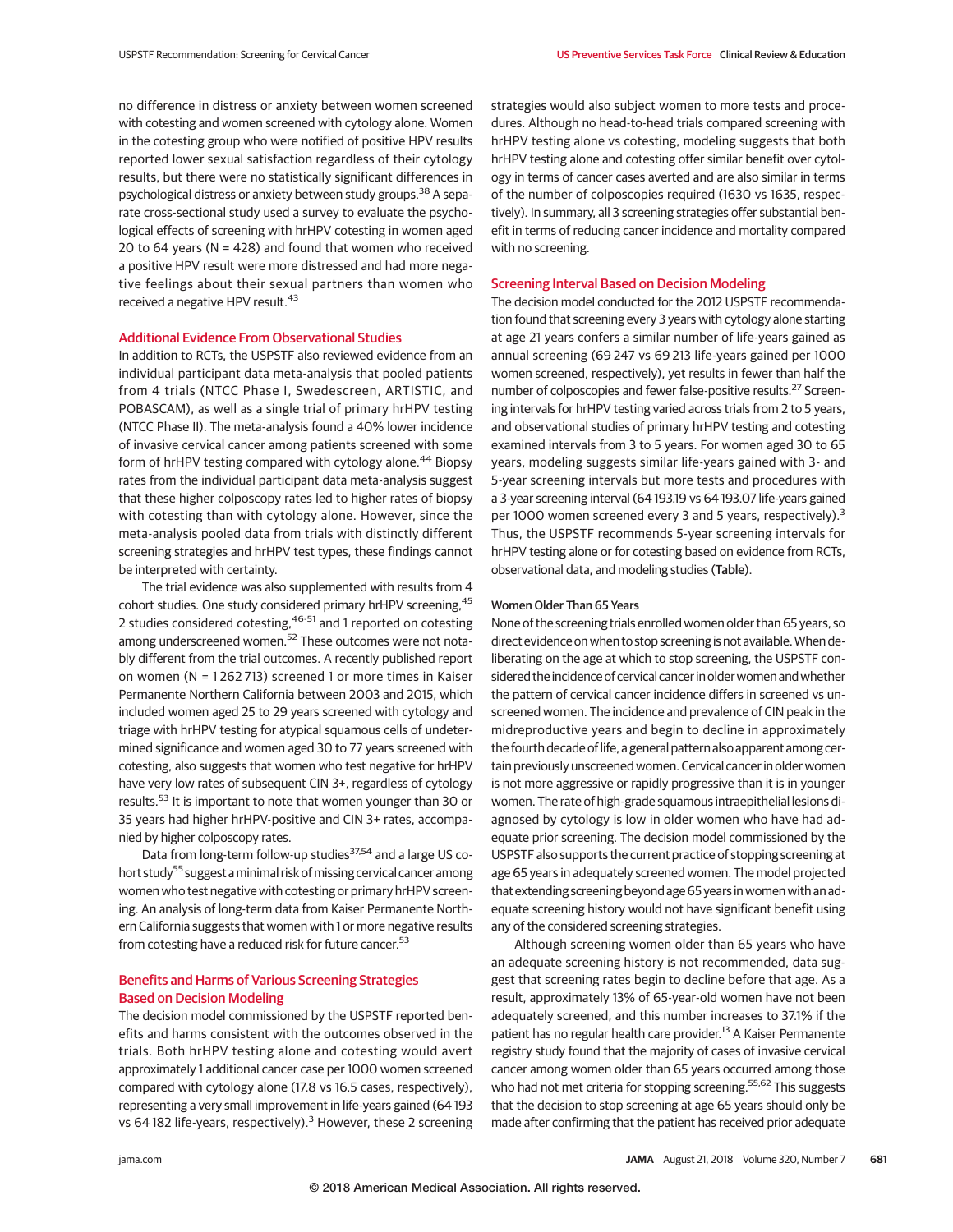| Table. Characteristics of Cervical Cancer Screening Tests                                                                                                   |           |                                                                                                                                                                                                                                                                                                                                                                                                  |                                                                                                                                                                                                                                                                                                                                                                                                            |  |  |
|-------------------------------------------------------------------------------------------------------------------------------------------------------------|-----------|--------------------------------------------------------------------------------------------------------------------------------------------------------------------------------------------------------------------------------------------------------------------------------------------------------------------------------------------------------------------------------------------------|------------------------------------------------------------------------------------------------------------------------------------------------------------------------------------------------------------------------------------------------------------------------------------------------------------------------------------------------------------------------------------------------------------|--|--|
| Method                                                                                                                                                      | Frequency | <b>Evidence of Efficacy</b>                                                                                                                                                                                                                                                                                                                                                                      | <b>Other Considerations</b>                                                                                                                                                                                                                                                                                                                                                                                |  |  |
| Women Aged 21-29 y                                                                                                                                          |           |                                                                                                                                                                                                                                                                                                                                                                                                  |                                                                                                                                                                                                                                                                                                                                                                                                            |  |  |
| Cytology                                                                                                                                                    | Every 3 y | Observational data <sup>23</sup><br>Modeling study <sup>27</sup>                                                                                                                                                                                                                                                                                                                                 | Screening with cytology is recommended in this age group<br>Screening with hrHPV testing is not recommended because of the transient<br>nature of infection and natural clearance of HPV                                                                                                                                                                                                                   |  |  |
| Women Aged 30-65 v                                                                                                                                          |           |                                                                                                                                                                                                                                                                                                                                                                                                  |                                                                                                                                                                                                                                                                                                                                                                                                            |  |  |
| Cytology                                                                                                                                                    | Every 3 y | Observational data <sup>23</sup><br>Modeling study <sup>3,27</sup>                                                                                                                                                                                                                                                                                                                               | Cytology has lower sensitivity than primary hrHPV testing or cotesting and<br>a lower false-positive rate and rate of additional testing<br>The modeling study suggests that, compared with no screening, screening with<br>cytology every 3 y can reduce the number of cervical cancer deaths from<br>8.34 to 0.76 deaths per 1000 women <sup>a</sup>                                                     |  |  |
| Primary<br>hrHPV testing                                                                                                                                    | Every 5 y | 4 RCTs of hrHPV testing vs cytology<br>(screening intervals of 3.5 y, <sup>28, 34</sup> 4 y, <sup>29, 56-58</sup><br>and 5 $y^{30,31}$ )<br>2 RCTs <sup>37,54</sup> of cotesting, with 13-14 y of<br>follow-up of HPV-negative component<br>1 US prospective cohort study <sup>53</sup> of cotesting,<br>with analysis of 5-y risk of death from<br>HPV component<br>Modeling study <sup>3</sup> | Primary hrHPV testing has adequate sensitivity; see the Clinical Considerations<br>section for triage protocols following a positive hrHPV test result<br>The modeling study suggests that, compared with no screening, switching from<br>cytology to primary hrHPV testing every 5 y at age 30 y can reduce the number<br>of cervical cancer deaths from 8.34 to 0.29 deaths per 1000 women <sup>a</sup>  |  |  |
| Cotesting                                                                                                                                                   | Every 5 y | 4 RCTs of cotesting vs cytology (screening<br>intervals of 3 $y^{28,32,33,36-40,42}$ and 5 $y^{41,54,59}$ )<br>3 prospective cohort studies (United<br>States, 46-51 Spain, 52 and Germany <sup>60,61</sup> )<br>Modeling study <sup>3</sup>                                                                                                                                                     | Cotesting may detect slightly more cases of CIN than screening with<br>hrHPV testing alone but with a significant increase in the number of tests<br>and procedures<br>The modeling study suggests that, compared with no screening, switching from<br>cytology to cotesting every 5 y at age 30 y can reduce the number of cervical<br>cancer deaths from 8.34 to 0.30 deaths per 1000 women <sup>a</sup> |  |  |
| Abbreviations: CIN, cervical intraepithelial neoplasia; HPV, human papillomavirus;<br>hrHPV, high-risk humanpapillomavirus; RCT, randomized clinical trial. |           |                                                                                                                                                                                                                                                                                                                                                                                                  | <sup>a</sup> Outcomes calculated from models of cohorts of women aged 20 to 100 years;<br>screening is assumed to end at age 65 years.                                                                                                                                                                                                                                                                     |  |  |

screening. Current guidelines define adequate screening as 3 consecutive negative cytology results or 2 consecutive negative HPV results within 10 years before stopping screening, with the most recent test performed within 5 years.<sup>6</sup>

Women Who Have Had a Hysterectomy With Removal of the Cervix Two large studies have documented the low risk for cytology abnormalities after hysterectomy. A cross-sectional study of more than 5000 cytology tests among women older than 50 years found that identification of vaginal intraepithelial neoplasia and cancer was rare in this age group after hysterectomy.<sup>63</sup> In a second study of more than 10 000 Pap tests performed over 2 years in 6265 women who had a hysterectomy with removal of the cervix, screening yielded 104 abnormal Pap test results and no cases of cervical cancer; in addition, 6 cases of high-grade vaginal lesions were detected, but it is not known whether detection of these cases improved clinical outcomes.<sup>64</sup>

## Harms of Screening

Screening with cervical cytology and hrHPV testing can lead to harms, including more frequent follow-up testing and invasive diagnostic procedures (eg, colposcopy and cervical biopsy), as well as unnecessary treatment inwomenwith false-positive results. Evidence from RCTs and observational studies indicate that harms from diagnostic procedures include vaginal bleeding, pain, infection, and failure to diagnose (due to inadequate sampling). Abnormal screening test results are also associated with psychological harms. In particular, women who received positive hrHPV results reported greater distress and lower satisfaction with past and current sexual partners than women who received abnormal cytology results.

The USPSTF found adequate evidence that the harms of hrHPV testing alone in women aged 21 to 29 years are moderate. Primary hrHPV testing has been found to result in high rates of positive tests in this age group, in which HPV infections are likely to resolve spontaneously. The high frequency of transient HPV infection among women younger than 30 years can lead to unnecessary follow-up diagnostic and treatment interventions with potential for harm.

The USPSTF found adequate evidence that the harms of screening for cervical cancer (with cytology alone, hrHPV testing alone, or cotesting with both) in women aged 30 to 65 years are moderate. Screening strategies that include hrHPV testing are slightly more sensitive than those that include cytology alone but also yield more false-positive results. Cotesting is also slightly more sensitive than cytology alone but leads to the highest falsepositive rates.

The USPSTF found adequate evidence that the harms of screening for cervical cancer in women older than 65 years who have had adequate prior screening and are not otherwise at high risk are at least small. The USPSTF also found adequate evidence that the harms of screening for cervical cancer in women younger than 21 years are moderate.

The USPSTF found adequate evidence that screening for cervical cancer in women who have had a hysterectomy with removal of the cervix and do not have a history of a high-grade precancerous lesion or cervical cancer is associated with harms.

## Harms of Treatment

The harms of treatment include risks from the treatment procedure and the potential subsequent consequences of treatment. Evidence from observational studies indicates that certain treatments for precancerous lesions (eg, cold-knife conization and loop excision) are associated with subsequent adverse pregnancy outcomes, such as preterm delivery and related complications.<sup>2</sup> The USPSTF found convincing evidence that many precancerous cervical lesions will regress and that other lesions are indolent, slow growing, and will not become clinically important over a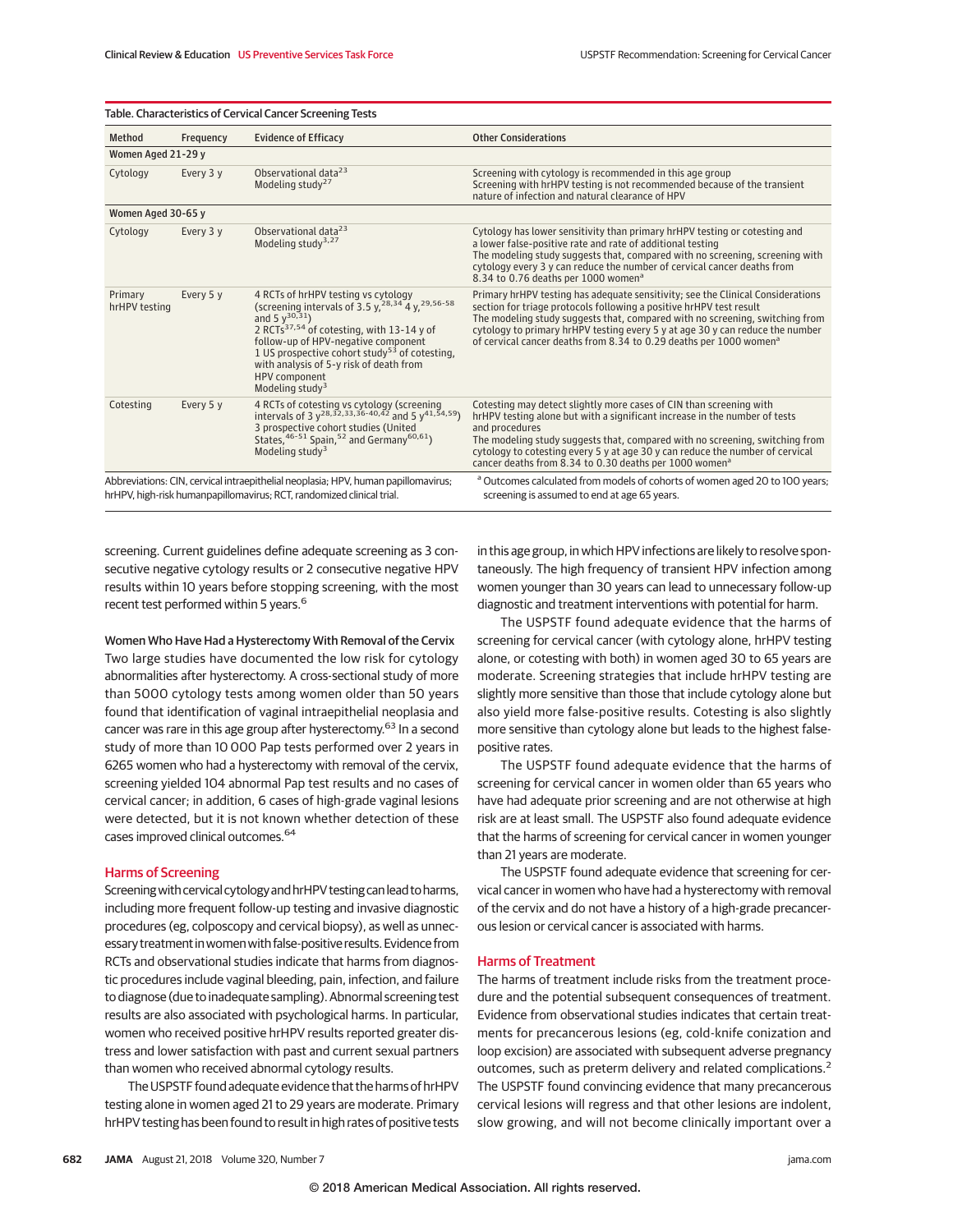woman's lifetime; identification and treatment of these lesions constitute overdiagnosis. Estimating the precise magnitude of overdiagnosis associated with any screening or treatment strategy is difficult, but it is of concern because it confers no benefit and leads to unnecessary surveillance, diagnostic tests, and treatments, with associated harms.

## Estimate of Magnitude of Net Benefit

There is convincing evidence that screening with cervical cytology alone, primary hrHPV testing alone, or cotesting can detect highgrade precancerous cervical lesions and cervical cancer. The USPSTF found convincing evidence that screening women aged 21 to 65 years substantially reduces cervical cancer incidence and mortality. The USPSTF found adequate evidence that the harms of screening for cervical cancer (with cytology alone, hrHPV testing alone, or cotesting with both) in women aged 30 to 65 years are moderate. The USPSTF concludes with high certainty that the benefits of screening every 3 years with cytology alone in women aged 21 to 29 years substantially outweigh the harms. The USPSTF concludes with high certainty that the benefits of screening every 3 years with cytology alone, every 5 years with hrHPV testing alone, or every 5 years with both in combination in women aged 30 to 65 years outweigh the harms.

The USPSTF found adequate evidence that screening women older than 65 years who have had adequate prior screening and women younger than 21 years does not provide significant benefit. There is convincing evidence that screening women who have had a hysterectomy with removal of the cervix for indications other than a high-grade precancerous lesion or cervical cancer provides no benefit. The USPSTF found adequate evidence that the harms of screening for cervical cancer in women younger than 21 years and of screening with hrHPV testing alone in women aged 21 to 29 years are moderate. The USPSTF found adequate evidence that the harms of screening for cervical cancer in women older than 65 years who have had adequate prior screening and are not otherwise at high risk are at least small. The USPSTF found adequate evidence that screening for cervical cancer in women who have had a hysterectomy with removal of the cervix and do not have a history of a high-grade precancerous lesion or cervical cancer is associated with harms. The USPSTF concludes with moderate to high certainty that screening women older than 65 years who have had adequate prior screening and are not otherwise at high risk for cervical cancer, screening women younger than 21 years, and screening women who have had a hysterectomy with removal of the cervix for indications other than a high-grade precancerous lesion or cervical cancer does not result in a positive net benefit.

## How Does Evidence Fit With Biological Understanding?

The natural history of cervical cancer has been well studied. Infection of the cervix with HPV is generally transient, but when the infection is not cleared by an appropriate immune response and the virus is of an oncogenic type, the infection can result in incorporation of HPV gene sequences into the host genome, which can lead to precancerous lesions. The long preclinical phase from infection to development of precancerous lesions and cervical cancer allows for the opportunity to effectively screen for, identify, and treat precancerous lesions, thereby reducing cervical cancer incidence and mortality.

#### Response to Public Comment

A draft version of this recommendation statement was posted for public comment on the USPSTF website from September 12, 2017, through October 13, 2017. Many comments pointed to a need for greater clarity in describing differences between cotesting and primary hrHPV testing. Several comments requested clarification on the information presented in the modeling report. Some comments highlighted implementation issues due to a lack of tests approved by the US Food and Drug Administration for primary cervical cancer screening. In response to these comments, the USPSTF now notes throughout the recommendation statement that women aged 30 to 65 years may choose to get screened every 3 years with cervical cytology alone, every 5 years with hrHPV testing alone, or every 5 years with cotesting. Accordingly, the USPSTF provided a table in the Clinical Considerations section that presents detailed information about the available evidence on the effectiveness, strengths, limitations, and unique considerations of each screening method. For further clarification on the modeling study, the USPSTF added the calibrated input parameter values, which should enable informed readers to assess the estimates used. The USPSTF added language throughout the recommendation statement to emphasize the importance of several different factors that affect overall screening effectiveness, including the primary screening test, screening ages, screening interval, test characteristics, and follow-up protocols, including triage of screen-positive women.

# Update of Previous USPSTF Recommendation

This recommendation replaces the 2012 USPSTF recommendation. The major change in the current recommendation is that the USPSTF now recommends screening every 5 years with hrHPV testing alone as an alternative to screening every 3 years with cytology alone among women aged 30 to 65 years. These are the 2 preferred screening strategies based on the USPSTF review of trial, cohort, and modeling results. Cotesting as an alternative strategy has demonstrated similar effectiveness, although it may result in more tests and procedures compared with either cytology or hrHPV testing alone. As in the 2012 recommendation, the USPSTF continues to recommend against screening in women younger than 21 years, in women older than 65 years who have had adequate prior screening and are not otherwise at high risk for cervical cancer, and in women who have had a hysterectomy with removal of the cervix and do not have a history of a high-grade precancerous lesion or cervical cancer.

# Recommendations of Others

The ACS/ASCCP/ASCP recommend that women aged 21 to 29 years be screened every 3 years with cytology alone (cervical cytology or Pap testing). Women aged 30 to 65 years should be screened every 5 years with cytology and HPV testing (cotesting) or every 3 years with cytology alone. Women at increased risk of cervical cancer (ie, women with a history of cervical cancer, a compromised immune system, or diethylstilbestrol exposure) may need to be screened more often. Women who have had CIN 2+ should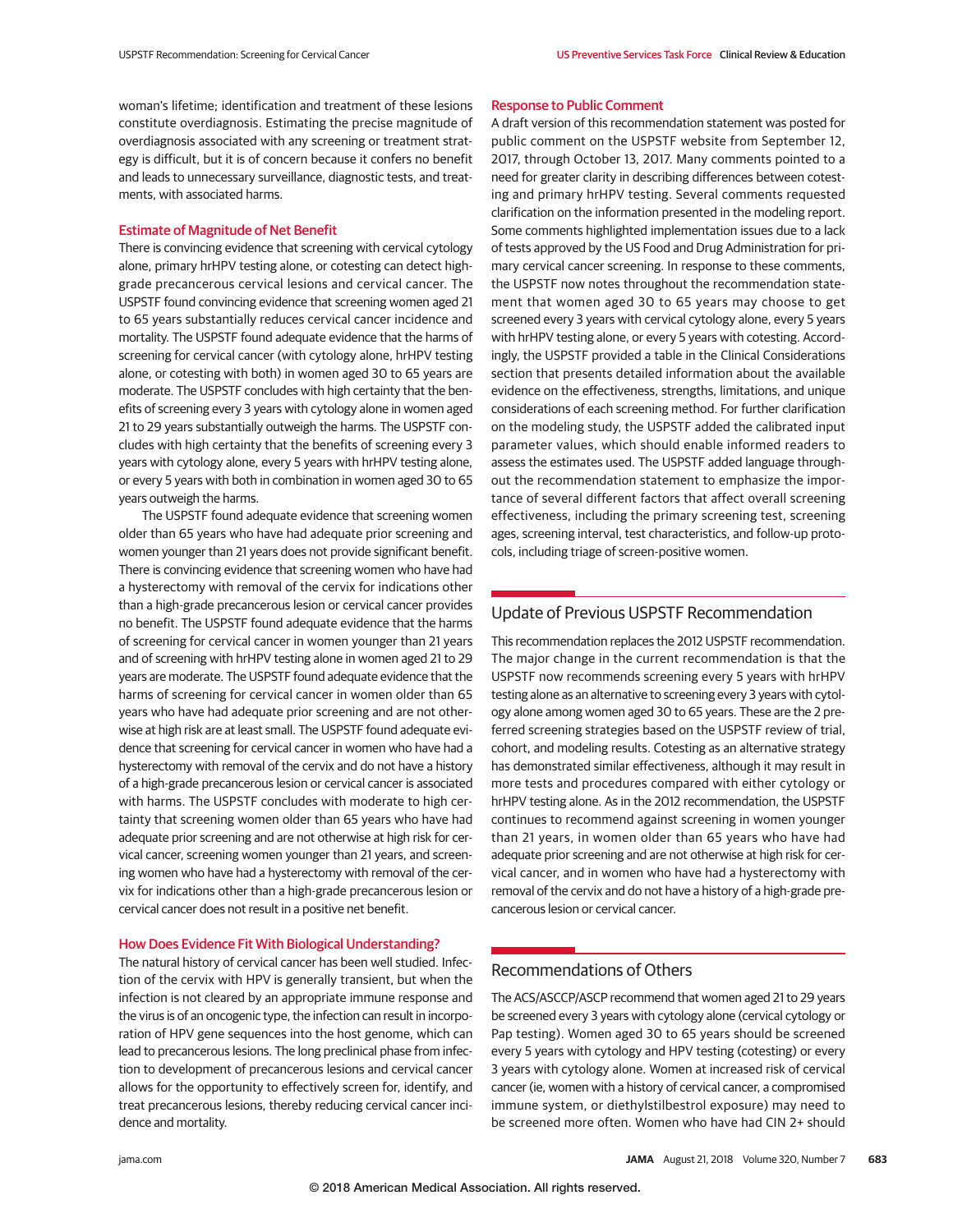continue screening for 20 years after the last abnormal test result, even if it extends screening beyond age 65 years.<sup>6</sup> The ASCCP and SGO issued interim guidance in 2015 that recommended primary HPV screening starting at age 25 years as an alternative to cytology alone or cotesting.<sup>7</sup> The American Academy of Family Physicians guidelines are in agreement with the USPSTF.<sup>65</sup> The American College of Obstetricians and Gynecologists stated in 2016 that cytology alone and cotesting are still specifically recommended in current guidelines from most major societies; however, primary HPV screening in women 25 years or older can be considered as an alternative to current cytology-based screening if performed per ASCCP and SGO interim guidance.<sup>66</sup> The Panel on Opportunistic Infections in HIV-Infected Adults and Adolescents has issued guidance on screening for and management of HPV in patients living with HIV.<sup>18</sup>

#### ARTICLE INFORMATION

**Accepted for Publication:** July 18, 2018.

**The US Preventive Services Task Force (USPSTF) members:** Susan J. Curry, PhD; Alex H. Krist, MD, MPH; Douglas K. Owens, MD, MS; Michael J. Barry, MD; Aaron B. Caughey, MD, PhD; Karina W. Davidson, PhD, MASc; Chyke A. Doubeni, MD, MPH; John W. Epling Jr, MD, MSEd; Alex R. Kemper, MD, MPH, MS; Martha Kubik, PhD, RN; C. Seth Landefeld, MD; Carol M. Mangione, MD, MSPH; Maureen G. Phipps, MD, MPH; Michael Silverstein, MD, MPH; Melissa A. Simon, MD, MPH; Chien-Wen Tseng, MD, MPH, MSEE; John B. Wong, MD.

**Affiliations of The US Preventive Services Task Force (USPSTF) members:** University of Iowa, Iowa City (Curry); Fairfax Family Practice Residency, Fairfax, Virginia (Krist); Virginia Commonwealth University, Richmond (Krist); Veterans Affairs Palo Alto Health Care System, Palo Alto, California (Owens); Stanford University, Stanford, California (Owens); Harvard Medical School, Boston, Massachusetts (Barry); Oregon Health & Science University, Portland (Caughey); Columbia University, New York, New York (Davidson); University of Pennsylvania, Philadelphia (Doubeni); Virginia Tech Carilion School of Medicine, Roanoke (Epling); Nationwide Children's Hospital, Columbus, Ohio (Kemper); Temple University, Philadelphia, Pennsylvania (Kubik); University of Alabama at Birmingham (Landefeld); University of California, Los Angeles (Mangione); Brown University, Providence, Rhode Island (Phipps); Boston University, Boston, Massachusetts (Silverstein); Northwestern University, Evanston, Illinois (Simon); University of Hawaii, Honolulu (Tseng); Pacific Health Research and Education Institute, Honolulu, Hawaii (Tseng); Tufts University, Medford, Massachusetts (Wong).

**Author Contributions:** Dr Curry had full access to all of the data in the study and takes responsibility for the integrity of the data and the accuracy of the data analysis. The USPSTF members contributed equally to the recommendation statement.

**Conflict of Interest Disclosures:** All authors have completed and submitted the ICMJE Form for Disclosure of Potential Conflicts of Interest. Authors followed the policy regarding conflicts of interest described at https://www

.uspreventiveservicestaskforce.org/Page/Name /conflict-of-interest-disclosures. All members of the USPSTF receive travel reimbursement and an honorarium for participating in USPSTF meetings. Dr Barry reported serving as chief science officer of Healthwise. Dr Epling reported serving as a statewide presenter for a National Area Health Education Center Organization grant from the Centers for Disease Control and Prevention to promote human papillomavirus (HPV) vaccine use among primary care physicians. Dr Simon reported receiving a grant from the Merck Foundation related to the topic of cervical cancer (Merck & Co

is the maker of the GARDASIL vaccine for HPV). No other authors reported disclosures.

**Funding/Support:** The USPSTF is an independent, voluntary body. The US Congress mandates that the Agency for Healthcare Research and Quality (AHRQ) support the operations of the USPSTF.

**Role of the Funder/Sponsor:** AHRQ staff assisted in the following: development and review of the research plan, commission of the systematic evidence review from an Evidence-based Practice Center, coordination of expert review and public comment of the draft evidence report and draft recommendation statement, and the writing and preparation of the final recommendation statement and its submission for publication. AHRQ staff had no role in the approval of the final recommendation statement or the decision to submit for publication.

**Disclaimer:** Recommendations made by the USPSTF are independent of the US government. They should not be construed as an official position of AHRQ or the US Department of Health and Human Services.

**Additional Contributions:** We thank Prajakta Adsul, MBBS, MPH, PhD (National Cancer Institute), Elizabeth Kato, MD, MRP (National Cancer Institute), and Quyen Ngo-Metzger, MD, MPH (AHRQ), who contributed to the writing of the manuscript, and Lisa Nicolella, MA (AHRQ), who assisted with coordination and editing.

## **REFERENCES**

**1**. National Cancer Institute (NCI). Cancer Stat Facts: cervical cancer. NCI website. https://seer.cancer.gov/statfacts/html/cervix.html. Accessed June 28, 2018.

**2**. Melnikow J, Henderson JT, Burda BU, et al. Screening for Cervical Cancer With High-Risk Human Papillomavirus Testing: A Systematic Evidence Review for the US Preventive Services Task Force: Evidence Synthesis No. 158. Rockville, MD: Agency for Healthcare Research and Quality; 2018. AHRQ publication 15-05224-EF-1.

**3**. Kim JJ, Burger EA, Regan C, Sy S. Screening for Cervical Cancer in Primary Care: A Decision Analysis for the US Preventive Services Task Force. Rockville, MD: Agency for Healthcare Research and Quality; 2018. AHRQ publication 15-05224-EF-2.

**4**. Melnikow J, Henderson JT, Burda BU, Senger CA, Durbin S, Weyrich MS. Screening for cervical cancer with high-risk human papillomavirus testing: updated evidence report and systematic review for the US Preventive Services Task Force [published August 21, 2018].JAMA. doi:10.1001/jama.2018 .10400

**5**. Kim JJ, Burger EA, Regan C, Sy S. Screening for cervical cancer in primary care: a decision analysis for the US Preventive Services Task Force [published August 21, 2018].JAMA. doi:10.1001 /jama.2017.19872

**6**. Saslow D, Solomon D, Lawson HW, et al. American Cancer Society, American Society for Colposcopy and Cervical Pathology, and American Society for Clinical Pathology screening guidelines for the prevention and early detection of cervical cancer.J Low Genit Tract Dis. 2012;16(3):175-204. doi:10.1097/LGT.0b013e31824ca9d5

**7**. Huh WK, Ault KA, Chelmow D, et al. Use of primary high-risk human papillomavirus testing for cervical cancer screening: interim clinical guidance. Obstet Gynecol. 2015;125(2):330-337. doi:10.1097 /AOG.0000000000000669

**8**. Benard VB, Watson M, Castle PE, Saraiya M. Cervical carcinoma rates among young females in the United States. Obstet Gynecol. 2012;120(5):1117- 1123.

**9**. National Center for Health Statistics. Health, United States, 2015: With Special Feature on Racial and Ethnic Health Disparities. Hyattsville, MD: National Center for Health Statistics; 2016. Report 2016-1232.

**10**. Beavis AL, Gravitt PE, Rositch AF. Hysterectomy-corrected cervical cancer mortality rates reveal a larger racial disparity in the United States. Cancer. 2017;123(6):1044-1050. doi:10.1002 /cncr.30507

**11**. Wang SS, Sherman ME, Hildesheim A, Lacey JV Jr, Devesa S. Cervical adenocarcinoma and squamous cell carcinoma incidence trends among white women and black women in the United States for 1976-2000. Cancer. 2004;100(5): 1035-1044. doi:10.1002/cncr.20064

**12**. Galic V, Herzog TJ, Lewin SN, et al. Prognostic significance of adenocarcinoma histology in women with cervical cancer. Gynecol Oncol. 2012;125(2): 287-291. doi:10.1016/j.ygyno.2012.01.012

**13**. Benard VB, Thomas CC, King J, Massetti GM, Doria-Rose VP, Saraiya M; Centers for Disease Control and Prevention (CDC). Vital signs: cervical cancer incidence, mortality, and screening—United States, 2007-2012. MMWR Morb Mortal Wkly Rep. 2014;63(44):1004-1009.

**14**. Andresen EM, Peterson-Besse JJ, Krahn GL, Walsh ES, Horner-Johnson W, Iezzoni LI. Pap, mammography, and clinical breast examination screening among women with disabilities: a systematic review. Womens Health Issues. 2013; 23(4):e205-e214. doi:10.1016/j.whi.2013.04.002

**15**. Tracy JK, Schluterman NH, Greenberg DR. Understanding cervical cancer screening among lesbians: a national survey. BMC Public Health. 2013; 13:442. doi:10.1186/1471-2458-13-442

**16**. Peitzmeier SM, Reisner SL, Harigopal P, Potter J. Female-to-male patients have high prevalence of unsatisfactory Paps compared to non-transgender females: implications for cervical cancer screening. J Gen Intern Med. 2014;29(5): 778-784. doi:10.1007/s11606-013-2753-1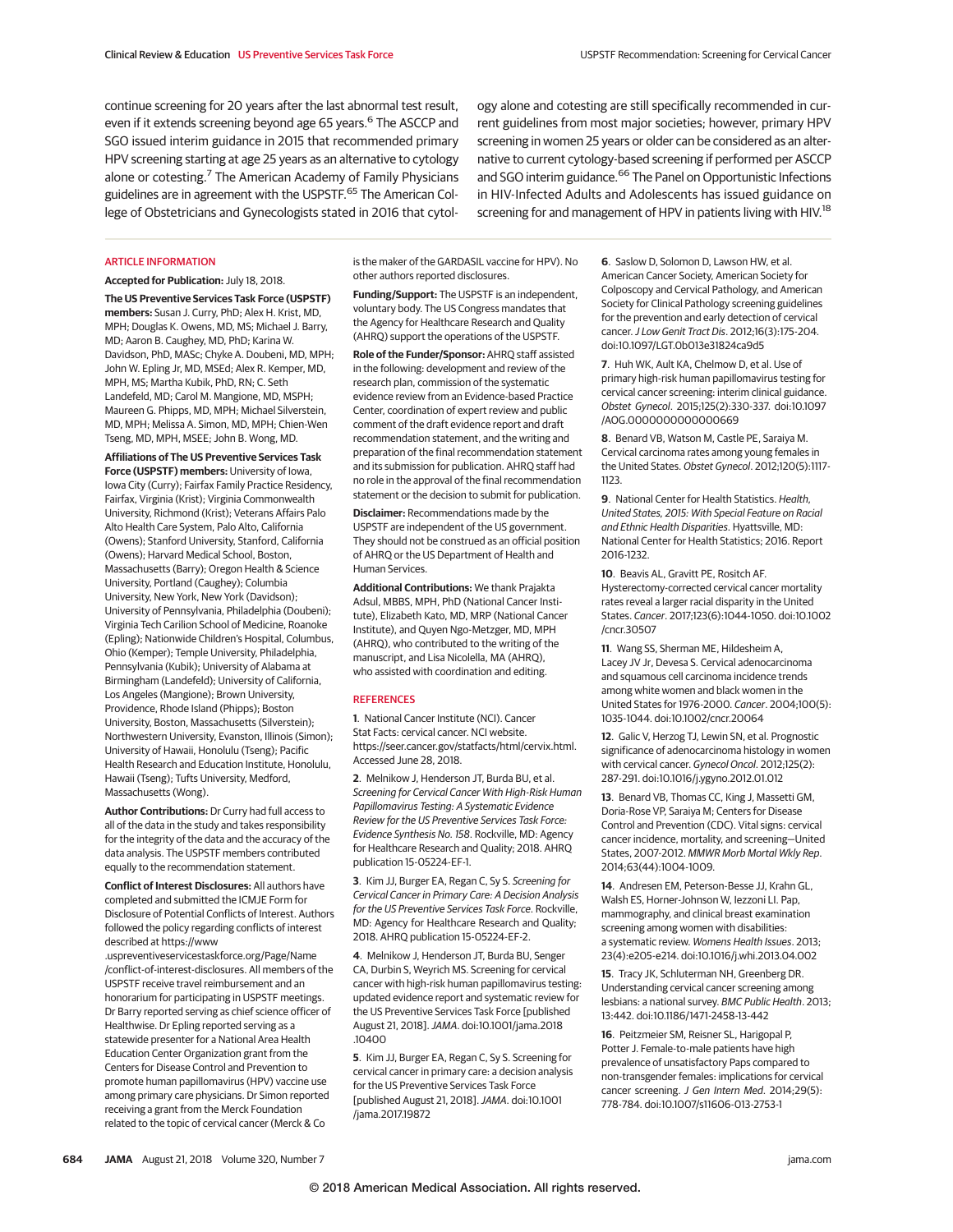**17**. Advisory Committee for Immunization Practices (ACIP), Centers for Disease Control and Prevention (CDC). Human papillomavirus (HPV) ACIP vaccine recommendations. CDC website. https://www.cdc.gov/vaccines/hcp/acip-recs/vacc -specific/hpv.html. Accessed June 28, 2018.

**18**. Panel on Opportunistic Infections in HIV-Infected Adults and Adolescents. Guidelines for the prevention and treatment of opportunistic infections in HIV-infected adults and adolescents: human papillomavirus disease. National Institutes of Health website. https://aidsinfo.nih.gov /guidelines/html/4/adult-and-adolescent-oi -prevention-and-treatment-guidelines/343/hpv. Accessed June 28, 2018.

**19**. Freeman HP, Wingrove BK. Excess Cervical Cancer Mortality: A Marker for Low Access to Health Care in Poor Communities. Rockville, MD: National Cancer Institute, Center to Reduce Cancer Health Disparities; 2005. NIH publication 05-5282.

**20**. American Cancer Society (ACS). Cervix at a glance. ACS website.https://cancerstatisticscenter .cancer.org/#!/cancer-site/Cervix. Accessed June 28, 2018.

**21**. Healthy People 2020. Cancer objectives. HealthyPeople.gov website. https://www .healthypeople.gov/2020/topics-objectives/topic /cancer/objectives. Updated June 18, 2018. Accessed June 28, 2018.

**22**. Moyer VA; U.S. Preventive Services Task Force. Screening for cervical cancer: U.S. Preventive Services Task Force recommendation statement [published correction appears in Ann Intern Med. 2013;158(11):852]. Ann Intern Med. 2012;156(12):880-891, W312. doi:10.7326/0003- 4819-156-12-201206190-00424

**23**. Vesco KK, Whitlock EP, Eder M, et al. Screening for Cervical Cancer: A Systematic Evidence Review for the US Preventive Services Task Force: Evidence Synthesis No. 86. Rockville, MD: Agency for Healthcare Research and Quality; 2011. AHRQ publication 11-05156-EF-1.

**24**. Owens DK, Whitlock EP, Henderson J, et al; U.S. Preventive Services Task Force. Use of decision models in the development of evidence-based clinical preventive services recommendations: methods of the U.S. Preventive Services Task Force. Ann Intern Med. 2016;165(7):501-508. doi:10.7326 /M15-2531

**25**. Sankaranarayanan R, Nene BM, Shastri SS, et al. HPV screening for cervical cancer in rural India. N Engl J Med. 2009;360(14):1385-1394. doi:10 .1056/NEJMoa0808516

**26**. Insinga RP, Glass AG, Rush BB. Diagnoses and outcomes in cervical cancer screening: a population-based study. Am J Obstet Gynecol. 2004;191(1):105-113. doi:10.1016/j.ajog.2004.01.043

**27**. Kulasingam SL, Havrilesky L, Ghebre R, Myers ER. Screening for Cervical Cancer: A Decision Analysis for the US Preventive Services Task Force. Rockville, MD: Agency for Healthcare Research and Quality; 2011. AHRQ publication 11-05157-EF-1.

**28**. Ronco G, Giorgi-Rossi P, Carozzi F, et al; New Technologies for Cervical Cancer screening (NTCC) Working Group. Efficacy of human papillomavirus testing for the detection of invasive cervical cancers and cervical intraepithelial neoplasia: a randomised controlled trial. Lancet Oncol. 2010;11(3):249-257. doi:10.1016/S1470-2045(09)70360-2

**29**. Ogilvie GS, Krajden M, van Niekerk D, et al. HPV for cervical cancer screening (HPV FOCAL): Complete round 1 results of a randomized trial comparing HPV-based primary screening to liquid-based cytology for cervical cancer. Int J Cancer. 2017;140(2):440-448. doi:10.1002/ijc.30454

**30**. Leinonen MK, Nieminen P, Lönnberg S, et al. Detection rates of precancerous and cancerous cervical lesions within one screening round of primary human papillomavirus DNA testing: prospective randomised trial in Finland. BMJ. 2012; 345:e7789. doi:10.1136/bmj.e7789

**31**. Canfell K, Caruana M, Gebski V, et al. Cervical screening with primary HPV testing or cytology in a population of women in which those aged 33 years or younger had previously been offered HPV vaccination: results of the Compass pilot randomised trial. PLoS Med. 2017;14(9):e1002388. doi:10.1371/journal.pmed.1002388

**32**. Ronco G, Giorgi-Rossi P, Carozzi F, et al; New Technologies for Cervical Cancer Screening Working Group. Human papillomavirus testing and liquid-based cytology in primary screening of women younger than 35 years: results at recruitment for a randomised controlled trial. Lancet Oncol. 2006;7(7):547-555. doi:10.1016 /S1470-2045(06)70731-8

**33**. Ronco G, Segnan N, Giorgi-Rossi P, et al; New Technologies for Cervical Cancer Working Group. Human papillomavirus testing and liquid-based cytology: results at recruitment from the new technologies for cervical cancer randomized controlled trial.J Natl Cancer Inst. 2006;98(11):765- 774. doi:10.1093/jnci/djj209

**34**. Ronco G, Giorgi-Rossi P, Carozzi F, et al; New Technologies for Cervical Cancer Screening Working Group. Results at recruitment from a randomized controlled trial comparing human papillomavirus testing alone with conventional cytology as the primary cervical cancer screening test. J Natl Cancer Inst. 2008;100(7):492-501. doi:10.1093/jnci/djn065

**35**. Ogilvie GS, van Niekerk D, Krajden M, et al. Effect of screening with primary cervical HPV testing vs cytology testing on high-grade cervical intraepithelial neoplasia at 48 months: the HPV FOCAL randomized clinical trial.JAMA. 2018;320 (1):43-52. doi:10.1001/jama.2018.7464

**36**. Naucler P, Ryd W, Törnberg S, et al. Human papillomavirus and Papanicolaou tests to screen for cervical cancer [published correction appears in N Engl J Med. 2008;359(15):1637]. N Engl J Med. 2007;357(16):1589-1597. doi:10.1056 /NEJMoa073204

**37**. Elfström KM, Smelov V, Johansson AL, et al. Long term duration of protective effect for HPV negative women: follow-up of primary HPV screening randomised controlled trial. BMJ. 2014; 348:g130. doi:10.1136/bmj.g130

**38**. Kitchener HC, Fletcher I, Roberts C, Wheeler P, Almonte M, Maguire P. The psychosocial impact of human papillomavirus testing in primary cervical screening—a study within a randomized trial. Int J Gynecol Cancer. 2008;18(4):743-748. doi:10.1111/j .1525-1438.2007.01113.x

**39**. Kitchener HC, Almonte M, Gilham C, et al; ARTISTIC Trial Study Group. ARTISTIC: a randomised trial of human papillomavirus (HPV) testing in primary cervical screening. Health Technol Assess. 2009;13(51):1-150. doi:10.3310/hta13510

**40**. Kitchener HC, Almonte M, Thomson C, et al. HPV testing in combination with liquid-based cytology in primary cervical screening (ARTISTIC): a randomised controlled trial. Lancet Oncol. 2009;10(7):672-682. doi:10.1016/S1470-2045(09) 70156-1

**41**. Rijkaart DC, Berkhof J, Rozendaal L, et al. Human papillomavirus testing for the detection of high-grade cervical intraepithelial neoplasia and cancer: final results of the POBASCAM randomised controlled trial. Lancet Oncol. 2012;13(1):78-88. doi: 10.1016/S1470-2045(11)70296-0

**42**. C Kitchener H, Canfell K, Gilham C, et al. The clinical effectiveness and cost-effectiveness of primary human papillomavirus cervical screening in England: extended follow-up of the ARTISTIC randomised trial cohort through three screening rounds. Health Technol Assess. 2014;18(23):1-196. doi:10.3310/hta18230

**43**. McCaffery K, Waller J, Forrest S, Cadman L, Szarewski A, Wardle J. Testing positive for human papillomavirus in routine cervical screening: examination of psychosocial impact. BJOG. 2004; 111(12):1437-1443. doi:10.1111/j.1471-0528.2004 .00279.x

**44**. Ronco G, Dillner J, Elfström KM, et al; International HPV Screening Working Group. Efficacy of HPV-based screening for prevention of invasive cervical cancer: follow-up of four European randomised controlled trials. Lancet. 2014;383(9916):524-532. doi:10.1016/S0140-6736 (13)62218-7

**45**. Zorzi M, Frayle H, Rizzi M, et al; Veneto HPV-screening Working Group. A 3-year interval is too short for re-screening women testing negative for human papillomavirus: a population-based cohort study. BJOG. 2017;124(10):1585-1593. doi:10 .1111/1471-0528.14575

**46**. Katki HA, Kinney WK, Fetterman B, et al. Cervical cancer risk for women undergoing concurrent testing for human papillomavirus and cervical cytology: a population-based study in routine clinical practice. [published correction appears in Lancet Oncol. 2011;12(8):722]. Lancet Oncol. 2011;12(7):663-672. doi:10.1016/S1470-2045 (11)70145-0

**47**. Castle PE, Fetterman B, Poitras N, et al. Variable risk of cervical precancer and cancer after a human papillomavirus-positive test. Obstet Gynecol. 2011;117(3):650-656. doi:10.1097/AOG .0b013e318209da59

**48**. Gage JC, Katki HA, Schiffman M, et al. Age-stratified 5-year risks of cervical precancer among women with enrollment and newly detected HPV infection. Int J Cancer. 2015;136(7): 1665-1671. doi:10.1002/ijc.29143

**49**. Gage JC, Schiffman M, Katki HA, et al. Reassurance against future risk of precancer and cancer conferred by a negative human papillomavirus test.J Natl Cancer Inst. 2014;106(8): dju153. doi:10.1093/jnci/dju153

**50**. Katki HA, Schiffman M, Castle PE, et al. Five-year risks of CIN 3+ and cervical cancer among women who test Pap-negative but are HPV-positive.J Low Genit Tract Dis. 2013;17(5)(suppl 1):S56-S63. doi:10.1097/LGT.0b013e318285437b

**51**. Katki HA, Schiffman M, Castle PE, et al. Benchmarking CIN 3+ risk as the basis for incorporating HPV and Pap cotesting into cervical screening and management guidelines. J Low Genit